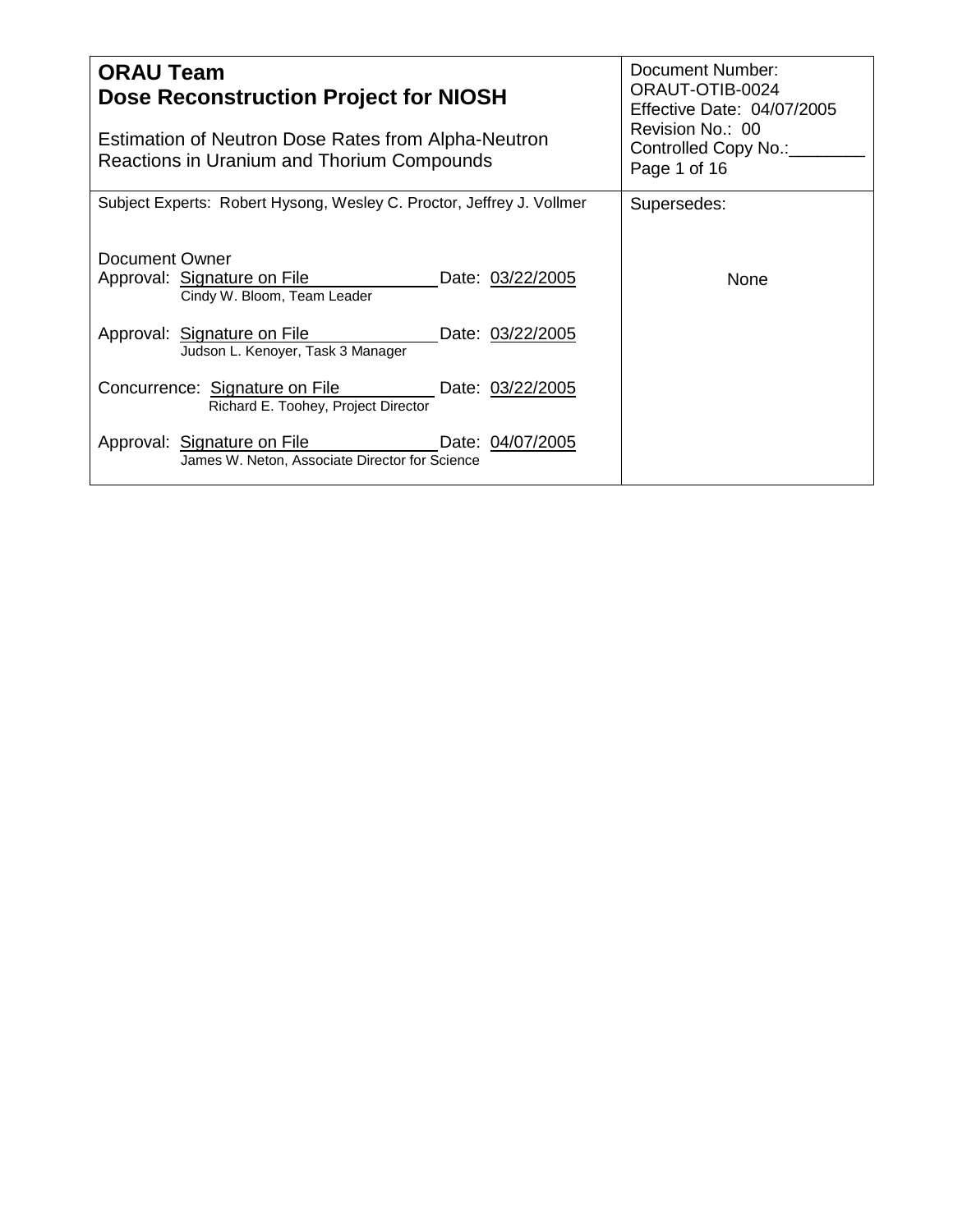| Effective Date: 04/07/2005   Revision No. 00 |  | Document No. ORAUT-OTIB-0024 | Page 2 of 16 |
|----------------------------------------------|--|------------------------------|--------------|
|----------------------------------------------|--|------------------------------|--------------|

# **RECORD OF ISSUE/REVISIONS**

| <b>ISSUE</b><br><b>AUTHORIZATION</b><br><b>DATE</b> | <b>EFFECTIVE</b><br><b>DATE</b> | REV.<br>NO. | <b>DESCRIPTION</b>                                                                                                                                                                                                 |
|-----------------------------------------------------|---------------------------------|-------------|--------------------------------------------------------------------------------------------------------------------------------------------------------------------------------------------------------------------|
| <b>Draft</b>                                        | 12/06/2004                      | $00-A$      | New technical information bulletin to provide<br>estimation of neutron doses from uranium and<br>thorium compounds that contain low atomic<br>number components. Initiated by Cindy W.<br>Bloom.                   |
| Draft                                               | 01/13/2004                      | $00 - B$    | Updated document based on ORAU Team<br>comments. Clarified intent of OTIB, added<br>additional clarifying information, and a comparison<br>of the measured to calculated dose rate. Initiated<br>by Robert Hysong. |
| Draft                                               | 03/11/2005                      | $00-C$      | Updated document based on OCAS comments.<br>Corrected formatting errors and added generic<br>words regarding OTIBs to the purpose. Initiated<br>by Cindy W. Bloom.                                                 |
| <b>Draft</b>                                        | 03/11/2005                      | $00 - D$    | Corrected references to tables. Initiated by<br>Robert Hysong.                                                                                                                                                     |
| 04/07/2005                                          | 04/07/2005                      | 00          | First approved issue. Initiated by Cindy W.<br>Bloom.                                                                                                                                                              |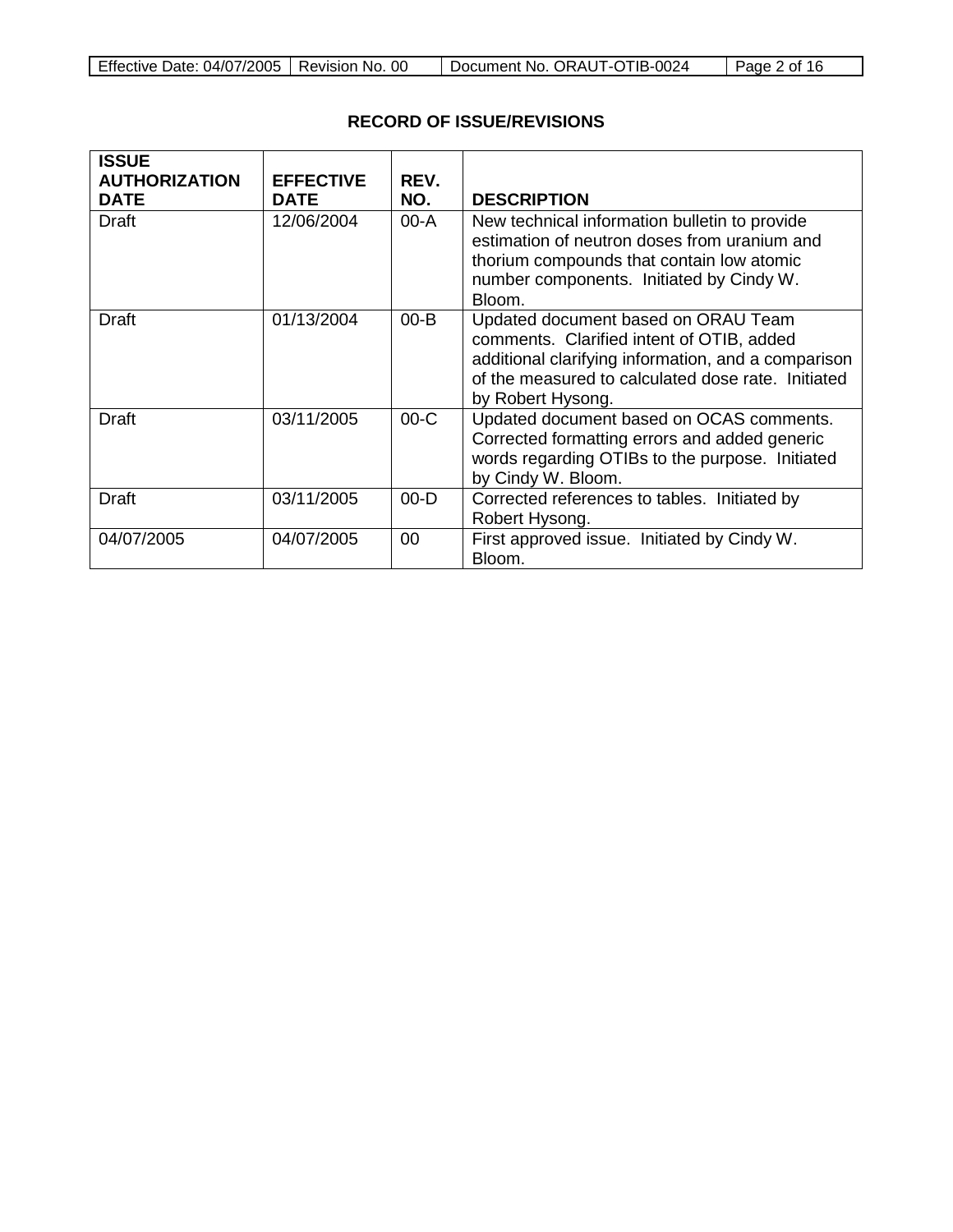| Effective Date: 04/07/2005   Revision No. 00 |  | Document No. ORAUT-OTIB-0024 | Page 3 of 16 |
|----------------------------------------------|--|------------------------------|--------------|
|----------------------------------------------|--|------------------------------|--------------|

#### **1.0 PURPOSE**

Technical Information Bulletins (TIBs) are general working documents that provide guidance concerning the preparation of dose reconstructions at particular sites or categories of sites. TIBs will be revised in the event additional relevant information is obtained. TIBs may be used to assist NIOSH in the completion of individual dose reconstructions.

The purpose of this document is to provide a quick estimate of neutron doses from alpha particle collisions with low atomic number materials. This document provides an estimate of neutron doses at sites that processed thorium and uranium compounds with low atomic number components, but did not perform neutron measurements.

### **2.0 SCOPE**

This TIB estimates neutron production and dose rates from the alpha-neutron reaction in uranium and thorium compounds. The chemical forms of uranium considered were  $UF_4$  and  $UF_6$  as well as the uranium oxide forms (UO<sub>2</sub>, UO<sub>3</sub>, U<sub>3</sub>O<sub>8</sub>) and soda salt (Na<sub>2</sub>U<sub>2</sub>O<sub>7</sub>). Little information could be found about the chloride form  $(UCI<sub>4</sub>)$ ; as a consequence,  $UCI<sub>4</sub>$  is considered by identifying another target material (chemical form) that bounds its neutron emission rate. Based on neutron vield data for <sup>210</sup>Po and <sup>234</sup>U sources, the neutron emission rate of the chloride form would fall below the oxide form (see Tables 2-1 and 2-2). Consequently, it is reasonable to assume that the neutron emission rate from UCl<sub>4</sub> is bounded by UF<sub>4.</sub> Thorium in the form of a fluoride (ThF<sub>4</sub>) and a nitrate (Th(NO<sub>3</sub>)<sub>4</sub>) were also analyzed. Little information could be found on the neutron yield for nitrogen. Based on neutron yield data for a  $210P$  source and a nitrogen target shown in Table 2-2 below, the neutron emission rate from the nitrogen form is seven times lower than the oxygen yield. As a consequence, the use of the oxygen yield alone for thorium nitrate compounds,  $Th(NO<sub>3</sub>)<sub>4</sub>$ , will produce a slight overestimate of neutron yield.

| <b>Target</b><br><b>Element</b> | <b>Neutron Yield</b><br>per 10 <sup>6</sup> Alphas<br>(4.7 MeV Alpha) | <b>Neutron Yield</b><br>$(n/s-Ci)$ | <b>Neutron Yield</b><br>$(n/s-g)$ |
|---------------------------------|-----------------------------------------------------------------------|------------------------------------|-----------------------------------|
| Li                              | 1.60E-01                                                              | 5.92E+03                           | 3.70E+01                          |
| Be                              | 4.40E+01                                                              | 1.63E+06                           | $1.02E + 04$                      |
| B                               | $1.24E + 01$                                                          | 4.59E+05                           | 2.87E+03                          |
| C                               | 5.10E-02                                                              | 1.89E+03                           | $1.18E + 01$                      |
| O                               | 4.00E-02                                                              | $1.48E + 03$                       | $9.25E + 00$                      |
| F                               | 3.10E+00                                                              | $1.15E + 05$                       | 7.17E+02                          |
| Na                              | 5.00E-01                                                              | 1.85E+04                           | 1.16E+02                          |
| Mg                              | 4.20E-01                                                              | $1.55E + 04$                       | $9.71E + 01$                      |
| CI                              | 1.00E-02                                                              | 3.70E+02                           | 2.31E+00                          |

Table 2-1. Neutron vields for trace impurities in uranium -234.<sup>a</sup>

a. Adapted from DOE 2000.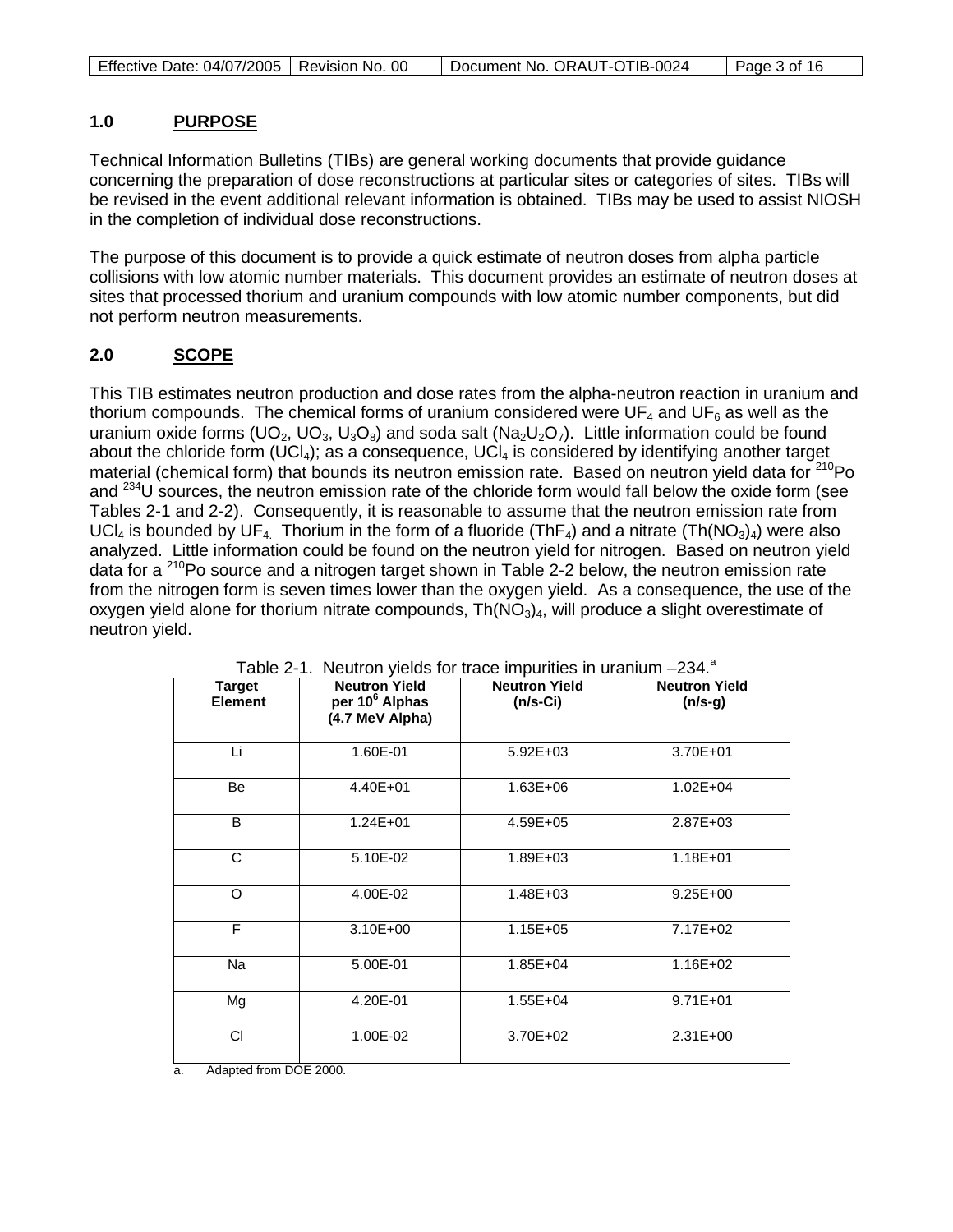| Effective Date: 04/07/2005   Revision No. 00 |  | Document No. ORAUT-OTIB-0024 | $\vert$ Page 4 of 16 |
|----------------------------------------------|--|------------------------------|----------------------|
|----------------------------------------------|--|------------------------------|----------------------|

|  |  | Table 2-2. Neutron yields for various elements and a polonium–210 source. <sup>a</sup> |  |
|--|--|----------------------------------------------------------------------------------------|--|
|--|--|----------------------------------------------------------------------------------------|--|

| <b>Target</b><br><b>Element</b> | <b>Neutron Yield</b><br>per 10 <sup>6</sup> alphas<br>(5.3 MeV Alpha) | <b>Neutron Yield</b><br>$(n/s-Ci)$ | <b>Neutron Yield</b><br>$(n/s-g)$ |
|---------------------------------|-----------------------------------------------------------------------|------------------------------------|-----------------------------------|
| Li                              | 2.60E+00                                                              | $9.62E + 04$                       | $4.32E + 08$                      |
| Be                              | 8.00E+01                                                              | $2.96E + 06$                       | $1.33E+10$                        |
| B                               | 2.40E+01                                                              | 8.88E+05                           | $3.99E + 09$                      |
| C                               | 1.10E-01                                                              | $4.07E + 03$                       | 1.83E+07                          |
| O                               | 7.00E-02                                                              | $2.59E + 03$                       | $1.16E + 07$                      |
| F                               | 1.20E+01                                                              | $4.44E + 05$                       | 1.99E+09                          |
| <b>Na</b>                       | 1.50E+00                                                              | 5.55E+04                           | 2.49E+08                          |
| Mg                              | 1.40E+00                                                              | $5.18E + 04$                       | $2.33E + 08$                      |
| N                               | 1.00E-02                                                              | 3.70E+02                           | $1.66E + 06$                      |
| <b>CI</b>                       | 1.10E-01                                                              | 4.07E+03                           | 1.83E+07                          |

a. Adapted from Auguston and Reilly 1974.

As long as there is an adequate amount of available target material (fluorine, oxygen, sodium, or chlorine) and that material is intimately mixed with the source material (uranium or thorium), neutron production essentially depends on the amount of the source material present. This TIB analysis made the bounding assumption that there is an adequate amount of target material in all the chemical forms analyzed which results in the maximum neutron emission rate.

Neutron dose rates have been calculated for sources of natural uranium, natural thorium, and a mixture of thorium isotopes with and without alpha-emitting progeny contribution. Dose rates have been calculated for natural uranium  $(^{238}U, ^{234}U,$  and  $^{235}U)$  assuming the following: (1) no alphaemitting progeny are present; (2) alpha-emitting progeny are present in secular equilibrium through  $226$ Ra and  $223$ Ra; and (3) alpha-emitting progeny are present in secular equilibrium through  $210$ Po and <sup>211</sup>Po. Dose rates have been calculated for natural thorium ( $^{232}$ Th and  $^{228}$ Th) assuming the presence of alpha-emitting progeny in secular equilibrium through <sup>224</sup>Ra and assuming the presence of alphaemitting progeny in secular equilibrium through <sup>212</sup>Po. Finally, the neutron dose rate for a mixture of thorium isotopes containing natural thorium ( $232$ Th and  $228$ Th) and  $230$ Th has been evaluated assuming the presence of alpha-emitting progeny in secular equilibrium through  $224$ Ra and assuming the presence of alpha-emitting progeny in secular equilibrium through <sup>212</sup>Po. Radon (<sup>222</sup>Rn and <sup>223</sup>Rn) is present in the decay chains of natural uranium ( $^{238}$ U and  $^{235}$ U), and  $^{220}$ Rn is present in the natural thorium decay chain  $(^{232}Th)$ . As an inert gas, radon would not be chemically bound with the target material; as a consequence, actual neutron yield contribution might be lower from radon and alphaemitting radon progeny than calculated here. The presence or absence of progeny and their degree of equilibrium will vary depending on site-specific processes and practices. As a consequence, the presence of progeny and degree of equilibrium should be determined on a site-specific basis.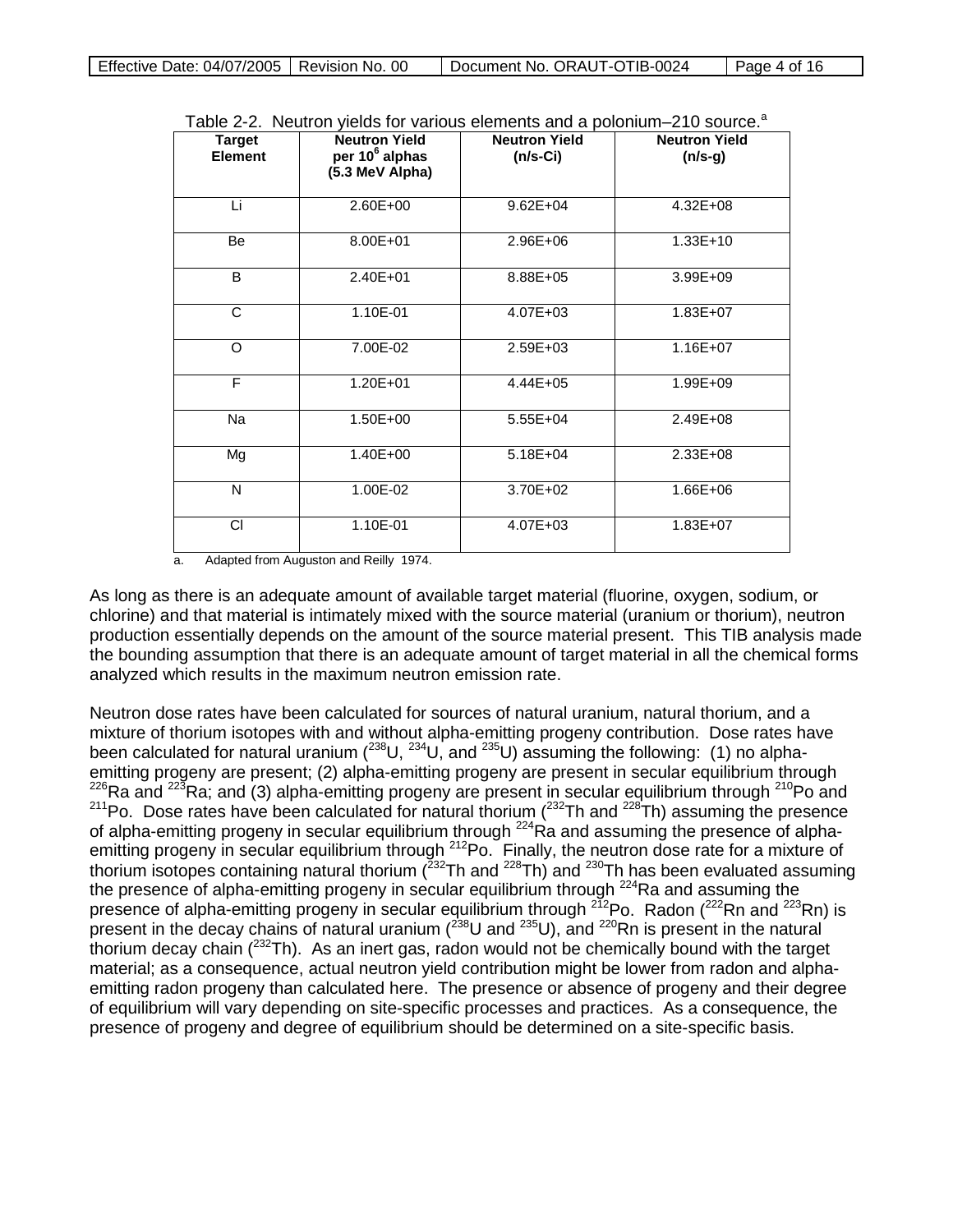| Effective Date: 04/07/2005   Revision No. 00 |  | Document No. ORAUT-OTIB-0024 | $\vert$ Page 5 of 16 |
|----------------------------------------------|--|------------------------------|----------------------|
|----------------------------------------------|--|------------------------------|----------------------|

### **3.0 NEUTRON ENERGY SPECTRUM**

Neutron production increases with the available alpha particle energy as indicated by comparing the neutron yields in Table 2-1 (4.7 MeV alpha) with the yields in Table 2-2 (5.3 MeV alpha) for the same target element. Likewise, the average and maximum neutron energies resulting from an alpha neutron reaction in a target element increase with increasing alpha energy. The resulting neutron energies also vary with the angle of neutron emission resulting in a fairly continuous spectrum of neutron energies from very low energies to the maximum neutron energy. Table 3-1 presents experimental results of the average and maximum neutron energies resulting from 4.0, 4.5, 5.0 and 5.5 MeV alpha particles bombarding oxygen and fluorine targets. Table 3-2 presents the average and maximum neutron energies from several alpha-neutron sources and various target elements. The data in Tables 3-1 and 3-2 are in fair agreement; however, the highest alpha energy considered in this TIB is 8.78 MeV from  $^{212}$ Po in the  $^{232}$ Th decay chain. Consequently, the average and maximum neutron energies shown in Table 3-1 below are expected to increase by a factor determined by linear interpolation of the data in Table 3-2 resulting in the average and maximum neutron energies shown in Table 3-3. Even though higher energy neutrons can be produced by higher energy alpha particles, the fluence per unit dose equivalent is very insensitive to the neutron energies considered in the  $^{232}$ Th decay chain (Mlekodaj 2002). The neutron fluence per unit dose equivalent conversion factor varies by only 14% in the 1.0- to 10.0-MeV neutron energy range as indicated in Table 3-4 below (Shleien, Slaback, and Birky 1998).

| for various alpha particle energies and oxygen and fluorine targets. <sup>a</sup> |                              |                |                                |                |
|-----------------------------------------------------------------------------------|------------------------------|----------------|--------------------------------|----------------|
| <b>Source Alpha</b>                                                               | <b>Oxygen Target Element</b> |                | <b>Fluorine Target Element</b> |                |
| Energy (MeV)                                                                      | Average                      | <b>Maximum</b> | Average                        | <b>Maximum</b> |
|                                                                                   |                              | (MeV)          |                                | (MeV)          |
| 4.0                                                                               | 1.71                         | 3.10           | 0.73                           | 1.80           |
| 4.5                                                                               | 1.89                         | 3.60           | 1.00                           | 2.30           |
| 5.0                                                                               | 1.86                         | 4.00           | 1.12                           | 2.70           |
| 5.5                                                                               | 2.02                         | 4.50           | 1.21                           | 3.20           |

Table 3-1. Average and maximum (α,n) neutron energies (MeV)

a. Jacobs and Liskien 1983

Table 3-2. Average and maximum  $(\alpha, n)$  neutron energies (MeV) for  $^{238}$ Pu,

| <sup>239</sup> Pu and <sup>241</sup> Am alpha particles and oxygen, fluorine and sodium targets. <sup>a</sup> |  |
|---------------------------------------------------------------------------------------------------------------|--|
|---------------------------------------------------------------------------------------------------------------|--|

| <b>Source Alpha</b>             | <b>Oxygen Target</b> |                | <b>Fluorine Target</b> |                |         | <b>Sodium Target</b> |
|---------------------------------|----------------------|----------------|------------------------|----------------|---------|----------------------|
| Energy (MeV)                    | Average              | <b>Maximum</b> | Average                | <b>Maximum</b> | Average | <b>Maximum</b>       |
|                                 | (MeV)                |                |                        | (MeV)          |         | (MeV)                |
| $\frac{238}{2}$ Pu (5.5 MeV)    | 2.0                  | 5.8            | 1.3                    | 3.2            | --      | --                   |
| $\overline{^{239}$ Pu (5.2 MeV) | 1.9                  | 5.5            | 1.4                    | 2.8            | $- -$   | 1.8                  |
| $\sqrt[241]{241}$ Am (5.48 MeV) | $-$                  | $- -$          | 1.3                    | 2.5            | --      | --                   |

a. NRC 1991

No Data

Table 3-3. Average and maximum (α,n) neutron energies (MeV) for 4.0 to 8.8 MeV alpha sources and oxygen and fluorine targets. $a$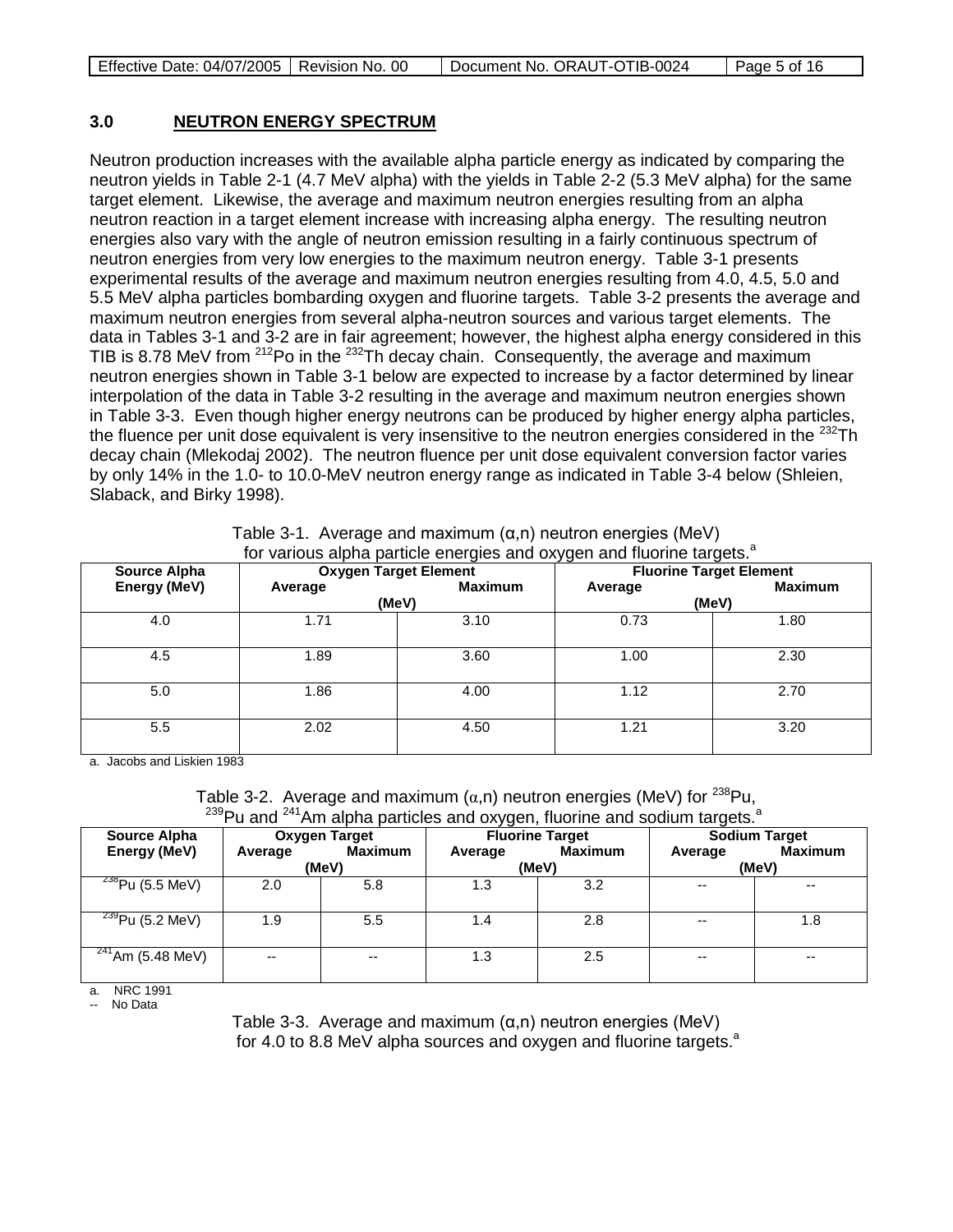| <b>Source Alpha</b> |         | <b>Oxygen Target Element</b> | <b>Fluorine Target Element</b> |                |  |
|---------------------|---------|------------------------------|--------------------------------|----------------|--|
| Energy (MeV)        | Average | <b>Maximum</b>               | Average                        | <b>Maximum</b> |  |
|                     |         | (MeV)                        |                                | (MeV)          |  |
| 4.0                 | 1.71    | 3.10                         | 0.73                           | 1.80           |  |
| 4.5                 | 1.89    | 3.60                         | 1.00                           | 2.30           |  |
| 5.0                 | 1.86    | 4.00                         | 1.12                           | 2.70           |  |
| 5.5                 | 2.02    | 4.50                         | 1.21                           | 3.20           |  |
| 6.0                 | 2.10    | 4.95                         | 1.41                           | 3.65           |  |
| 6.5                 | 2.19    | 5.41                         | 1.56                           | 4.11           |  |
| 7.0                 | 2.28    | 5.90                         | 1.72                           | 4.57           |  |
| 7.5                 | 2.37    | 6.33                         | 1.87                           | 5.03           |  |
| $\overline{8.0}$    | 2.46    | 6.79                         | 2.03                           | 5.49           |  |
| 8.5                 | 2.55    | 7.25                         | 2.19                           | 5.95           |  |
| 8.8                 | 2.60    | 7.53                         | 2.28                           | 6.23           |  |

a. Based on Scaling Data from Table 2-3 from Jacobs and Liskien 1983

| Table 3-4 Mean quality factors, Q, and fluence per |  |
|----------------------------------------------------|--|
| unit dose equivalent for monoenergetic neutrons.   |  |

| <b>Neutron</b><br><b>Energy</b><br>(MeV) | Quality<br><b>Factor</b><br>(Q) | <b>Fluence per Unit Dose</b><br><b>Equivalent</b><br>(neutron $cm^{-2}$ rem <sup>-1</sup> ) | Dose Equivalent per<br><b>Unit Fluence</b><br>(rem per neutron $cm^{-2}$ ) | <b>Dose Equivalent Rate</b><br>per Unit Neutron Flux<br>(rem $h^{-1}$ per neutron s <sup>-1</sup> cm <sup>-2</sup> ) |
|------------------------------------------|---------------------------------|---------------------------------------------------------------------------------------------|----------------------------------------------------------------------------|----------------------------------------------------------------------------------------------------------------------|
| 2.5E-08                                  | 2.0                             | $9.8E + 08$                                                                                 | 1.0E-09                                                                    | 3.7E-06                                                                                                              |
| 1.0E-07                                  | 2.0                             | $9.8E + 08$                                                                                 | 1.0E-09                                                                    | 3.7E-06                                                                                                              |
| 1.0E-06                                  | 2.0                             | $8.1E + 08$                                                                                 | 1.2E-09                                                                    | 4.4E-06                                                                                                              |
| 1.0E-05                                  | 2.0                             | $8.1E + 08$                                                                                 | 1.2E-09                                                                    | 4.4E-06                                                                                                              |
| 1.0E-04                                  | 2.0                             | $8.4E + 08$                                                                                 | 1.2E-09                                                                    | 4.3E-06                                                                                                              |
| 1.0E-03                                  | 2.0                             | $9.8E + 08$                                                                                 | 1.0E-09                                                                    | 3.7E-06                                                                                                              |
| 1.0E-02                                  | 2.5                             | $1.0E + 09$                                                                                 | 9.9E-10                                                                    | 3.6E-06                                                                                                              |
| 1.0E-01                                  | 7.5                             | $1.7E + 08$                                                                                 | 5.9E-09                                                                    | 2.1E-05                                                                                                              |
| 5.0E-01                                  | 11                              | $3.9E + 07$                                                                                 | 2.6E-08                                                                    | 9.2E-05                                                                                                              |
| $1.0E + 00$                              | 11                              | $2.7E + 07$                                                                                 | 3.7E-08                                                                    | 1.3E-04                                                                                                              |
| $2.5E+00$                                | 9                               | 2.9E+07                                                                                     | 3.4E-08                                                                    | 1.3E-04                                                                                                              |
| $5.0E + 00$                              | 8                               | $2.3E + 07$                                                                                 | 4.3E-08                                                                    | 1.6E-04                                                                                                              |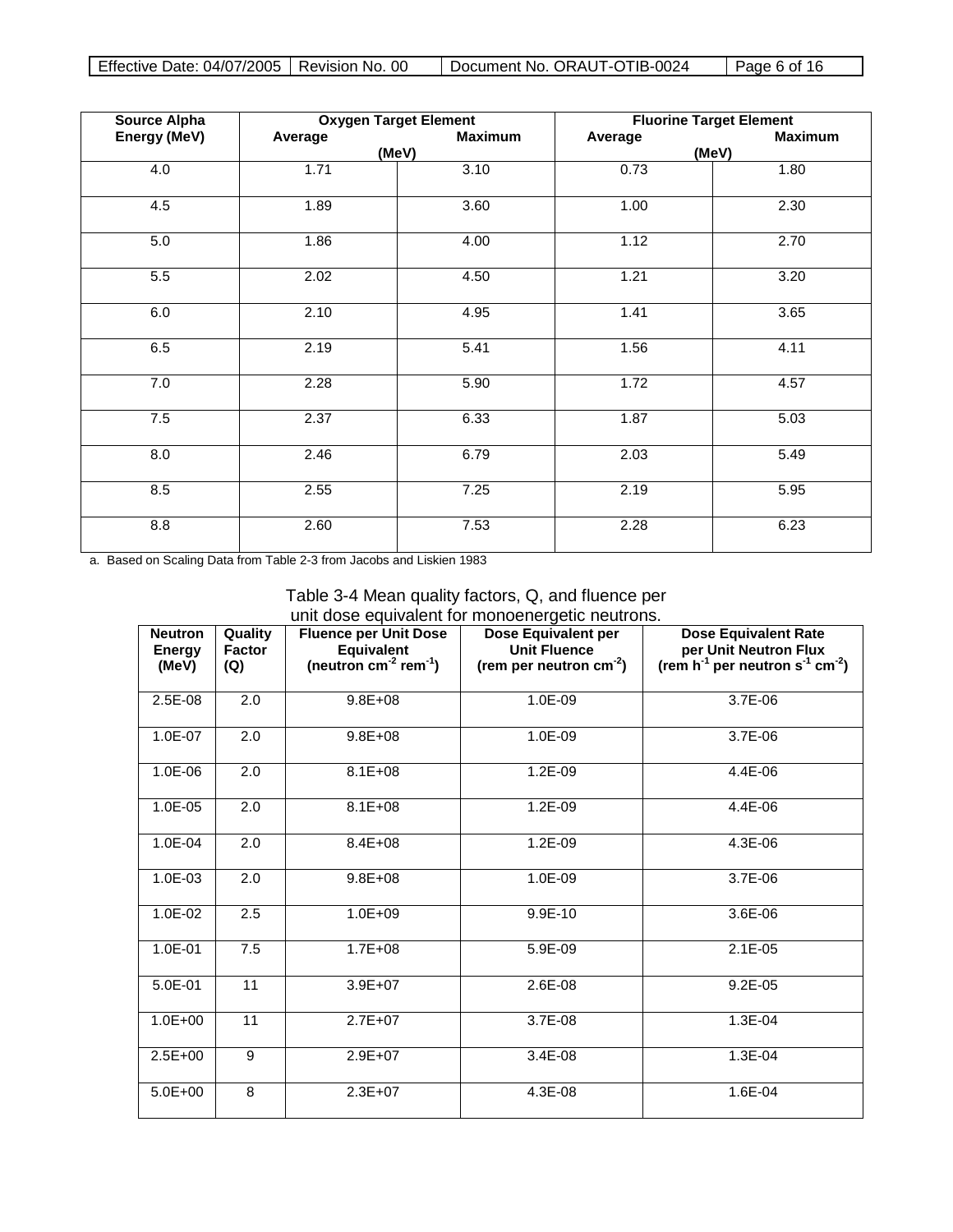| <b>Neutron</b><br>Energy<br>(MeV) | Quality<br><b>Factor</b><br>(Q) | <b>Fluence per Unit Dose</b><br><b>Equivalent</b><br>(neutron $cm^{-2}$ rem <sup>-1</sup> ) | Dose Equivalent per<br><b>Unit Fluence</b><br>(rem per neutron $cm^{-2}$ ) | <b>Dose Equivalent Rate</b><br>per Unit Neutron Flux<br>(rem h <sup>-1</sup> per neutron s <sup>-1</sup> cm <sup>-2</sup> ) |
|-----------------------------------|---------------------------------|---------------------------------------------------------------------------------------------|----------------------------------------------------------------------------|-----------------------------------------------------------------------------------------------------------------------------|
| $7.0E + 00$                       |                                 | $2.4E + 07$                                                                                 | $4.2E-08$                                                                  | $1.5E-04$                                                                                                                   |
| $1.0E + 01$                       | 6.5                             | $2.4E + 07$                                                                                 | $4.2E - 08$                                                                | 1.5E-04                                                                                                                     |
| $1.4E + 01$                       | 7.5                             | $1.7E + 07$                                                                                 | 5.9E-08                                                                    | $2.1E - 04$                                                                                                                 |
| $2.0E + 01$                       | 8                               | $1.6E + 07$                                                                                 | $6.3E-08$                                                                  | $2.3E-04$                                                                                                                   |

a. Adapted from Shleien, Slaback, and B. K. Birky 1998 and NCRP 1971.

The following assumptions were made to convert from neutron production rate per gram of source material to neutron dose rate at 1- and 3-ft distances.

- 1. Point source geometry has been assumed to calculate the neutron flux at distances of 1 and 3 feet from the source.
- 2. The average neutron energy from alpha-neutron reactions is 2.0 MeV; consequently a dose equivalent rate –to– fluence rate conversion factor for 2.0 MeV neutrons of  $1.3 \times 10^{-4}$  rem/hr per neutron/cm<sup>2</sup>-s (Shleien, Slaback, and Birky 1998) was used to determine dose rates. Selfshielding (attenuation and scatter) within the source-target compound matrix is assumed to be negligible. This is a very conservative assumption, because containers exceeding a few kilograms of material will result in a lower neutron energy spectrum and lower neutron flux outside the container due to neutron scatter and attenuation within the source.
- 3. Dose rate calculations are based on a source of one gram of natural uranium or thorium (source material). The entire mass of uranium compounds can be assumed conservatively to be attributable to the uranium present in the compounds considered here. Site-specific adjustments for mass might be necessary for some thorium compounds because the mass of thorium in a solution of thorium nitrate (Th  $(NO<sub>3</sub>)<sub>4</sub>$ ) represents only 48% of a gram of Th  $(NO<sub>3</sub>)<sub>4</sub>$ and 75% of a gram of  $ThF<sub>4</sub>$ . Similarly, the mass of uranium in a solution of uranyl nitrate  $[UO_2(NO_3)_2]$  represents only 60% of the total mass of the solution.

A Microsoft® Excel spreadsheet, Alpha-NforTIB12-01-04Draft2.xls, was created to perform the calculations in this TIB. The spreadsheet is available to calculate neutron production rates and doses from modified source compositions and is useful for inputting known masses of material to obtain an estimate of neutron dose rate.

### **4.0 NEUTRON YIELDS**

Only a limited amount of thick target  $(\alpha, n)$  yield data is available in the literature. Table 4-1 below presents neutron yield data from Table 6-5 of DOE Standard –1136, 2000, Salmon and Hermann, 1992, and Auguston and Reilly, 1974. The neutron yield data presented in DOE 2000 were originally published in Table 11-3 of *Passive Nondestructive Assay of Nuclear Materials*, NUREG/CR-5550 (NRC 1991). The neutron yields in the DOE 2000 are based on pure oxides and fluorides and do not account for either the neutron contribution from spontaneous fission neutrons from 238U, 235U and 234U, or the presence of other low-atomic-number impurities (DOE 2000). The ratio of neutron yield data for oxygen in Salmon and Hermann (1992) to the yield data reported by DOE (2000) ranges from 2.8 to 2.9. The ratio of neutron yield data for oxygen in the Auguston and Reilly (1974) to the yield data in Salmon and Hermann (1992) are in good agreement ranging from 0.9 to 0.93.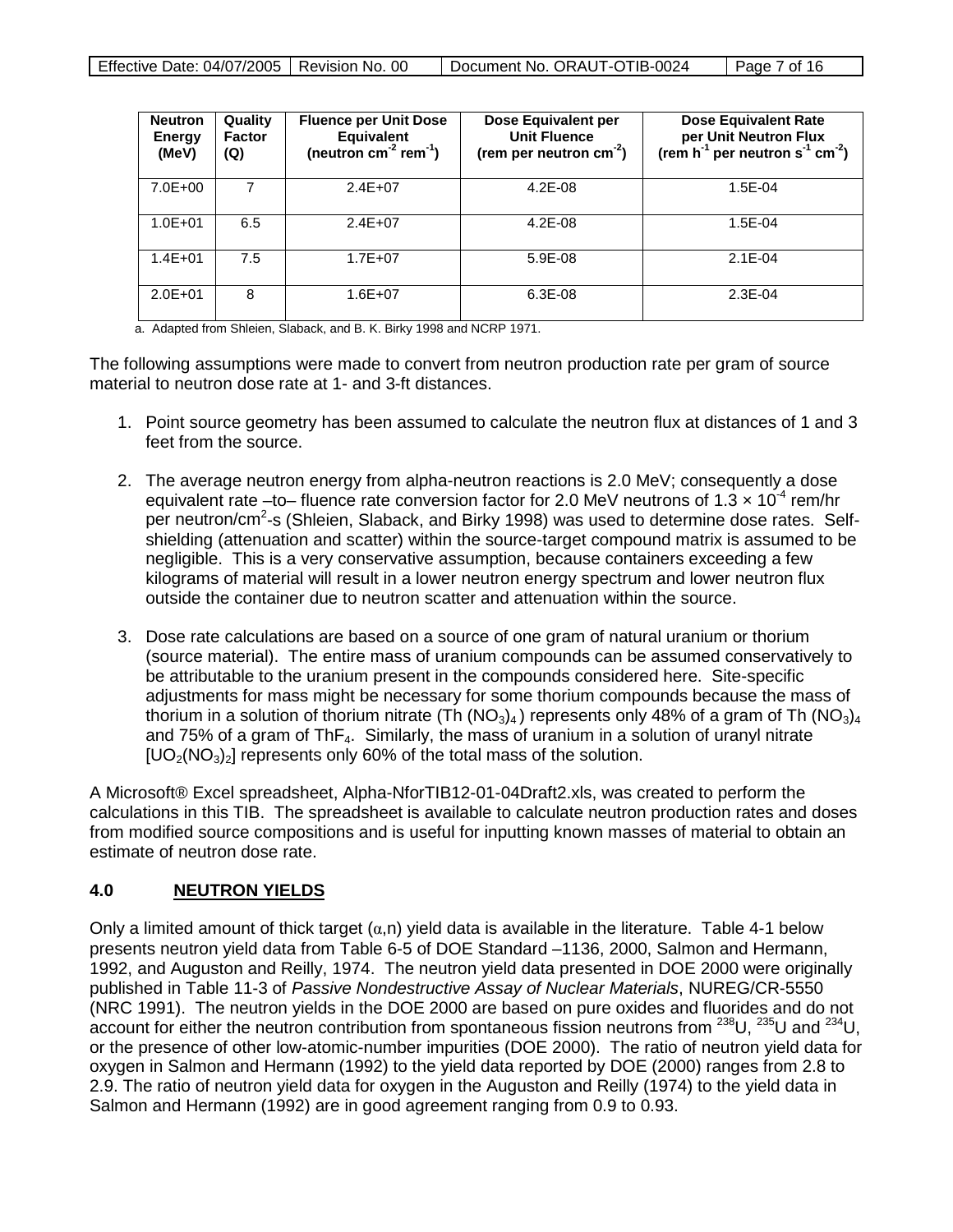The ratio of neutron yield data for fluorine in Salmon and Hermann (1992) to the yield data in DOE (2000) ranges from 0.6 to 1.9. The ratio of the neutron yield data for fluorine in Salmon and Hermann (1992) to the yield data in Augustin and Reilly (1974) are in better agreement ranging from 0.4 to 1.1.

Table 4-2 below presents neutron yield data for a  $^{234}$ U source and several target elements from Table 6-6 of DOE 2000, Salmon and Hermann 1992, and Auguston and Reilly 1974. The yield data from DOE 2000, Table 6-6 are in very good agreement with the Salmon and Hermann (1992) and Auguston and Reilly (1974) data. The yields from Salmon and Hermann (1992) are greater than the DOE 2000, Table 6-6 data by a factor of only 0.89 to 1.11.

The neutron yield data from Salmon and Hermann is used in the ALPHN computer code to calculate the neutron production rate in canisters of vitrified high level waste. Some degree of code verification was obtained from the ORIGEN-S code on the same example problem. The difference in results was 0.5% (Salmon and Hermann 1992). Validation of the ORIGEN-S code by comparing its results to the results of experiments conducted at Savannah River Laboratory has also been performed. The experiments used glass composition containing a uniformly distributed known amount of <sup>238</sup>Pu. The total  $(\alpha s,n)$  neutron source predicted by ORIGEN-S was 2% greater than the average of three samples measured at Savannah River Laboratory. These results can be taken as some degree of validation of ALPHN (Salmon and Hermann 1992). Consequently, the neutron yield data from Salmon and Hermann (1992) has been chosen to calculate neutron dose rates in this TIB. In addition, the Salmon and Hermann (1992) yield data appears to be in good agreement with Table 6-6 of DOE 2000, and with Auguston and Reilly 1974. Lastly, the Salmon and Hermann (1992) reference provides a method to calculate the neutron yields for all of the decay progeny in this TIB based on the average alpha energy of the source radionuclide.

| <b>Source</b><br>Isotope/Ave.<br><b>Alpha Energy</b><br>(MeV) | <b>DOE Standard</b><br>Table 6-5<br><b>Target</b> |              |              | <b>Salmon and Hermann</b><br><b>Table 3 Interpolation</b><br><b>Target</b> | <b>Auguston and Reilly</b><br><b>Tables 7.1 and 7.2</b><br><b>Target</b> |              |
|---------------------------------------------------------------|---------------------------------------------------|--------------|--------------|----------------------------------------------------------------------------|--------------------------------------------------------------------------|--------------|
|                                                               | Oxygen                                            | Fluoride     | Oxygen       | Fluoride                                                                   | Oxygen                                                                   | Fluoride     |
| $\frac{234}{1}$ U 4.77                                        | $3.00E + 00$                                      | $5.80E + 02$ | $8.62E + 00$ | $7.81E + 02$                                                               | $9.15E + 00$                                                             | $1.56E + 03$ |
| $\frac{238}{1}$ U 4.19                                        | 8.30E-05                                          | 2.80E-02     | 2.42E-04     | 1.71E-02                                                                   | 2.64E-04                                                                 | 4.50E-02     |
| $\frac{235}{1}$ 4.40                                          | 7.10E-04                                          | 8.00E-02     | 1.97E-03     | 1.48E-01                                                                   | 2.11E-03                                                                 | 3.60E-01     |
| $\frac{232}{10}$ 4.00                                         | 2.20E-05                                          | --           | 5.68E-05     | 3.57E-03                                                                   |                                                                          | --           |

Table 4-1. Neutron yields in neutrons per second per gram of source isotope (n/s-g)<sup>a</sup>.

a. DOE 2000, Salmon and Hermann 1992, Auguston and Reilly 1974

-- No data

## Table 4-2 Neutron yields (n/s-g) for  $^{234}$ U with trace Impurities<sup>a</sup>.

| Target Element | <b>DOE Standard</b><br>Table 6-5 | <b>DOE Standard</b><br>Table 6-6 | Salmon & Hermann<br><b>Table 3 Interpolation</b> | <b>Auguston &amp; Reilly</b><br>Tables 7.1 & 7.2 |
|----------------|----------------------------------|----------------------------------|--------------------------------------------------|--------------------------------------------------|
| Fluoride       | $5.80E + 02$                     | 7.17E+02                         | 7.81E+02                                         | 1.56E+03                                         |
| Oxide          | $3.00E + 00$                     | $9.25E + 00$                     | $8.26E + 00$                                     | $9.15E + 00$                                     |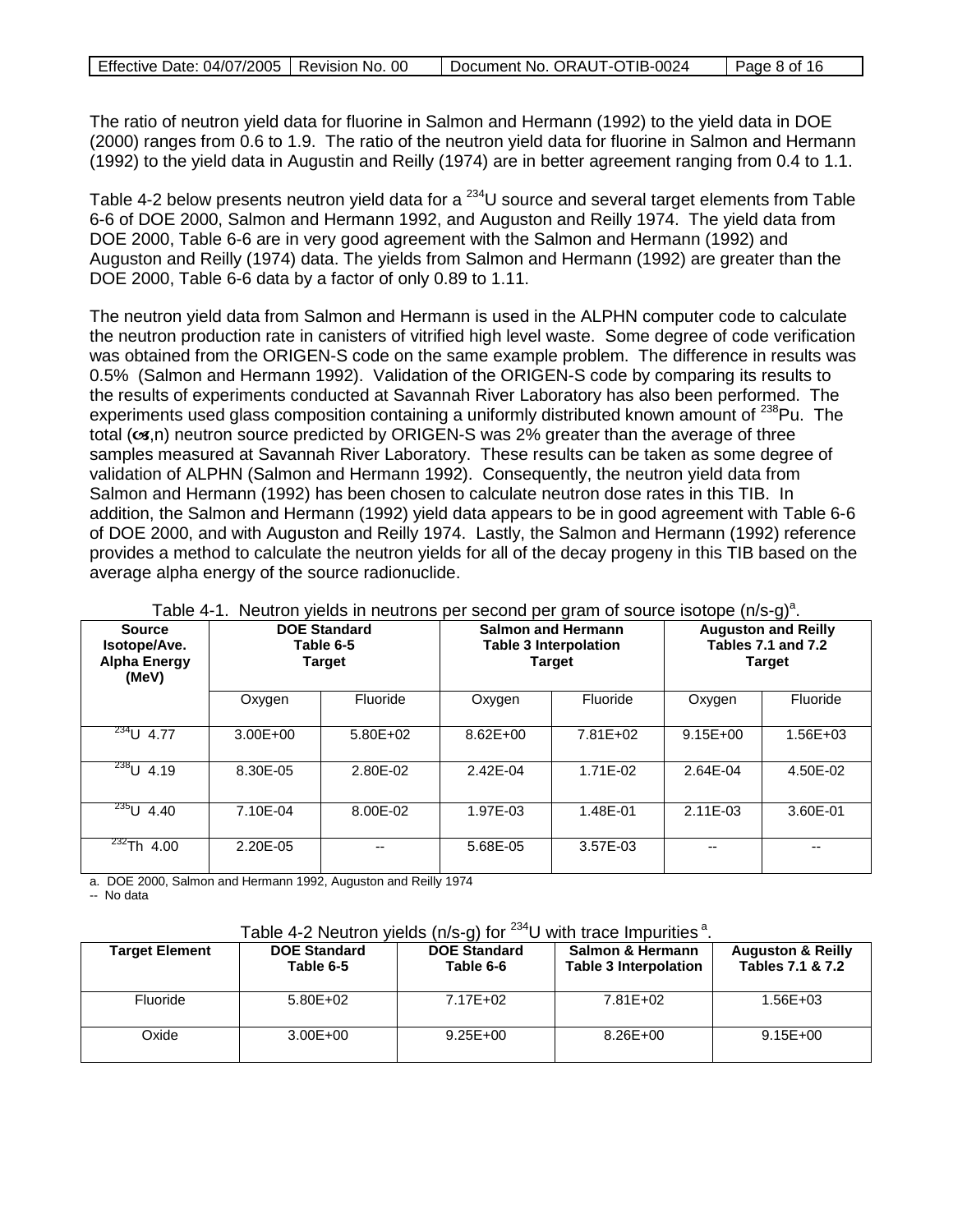| <b>Target Element</b> | <b>DOE Standard</b> | <b>DOE Standard</b> | Salmon & Hermann      | <b>Auguston &amp; Reilly</b> |
|-----------------------|---------------------|---------------------|-----------------------|------------------------------|
|                       | Table 6-5           | Table 6-6           | Table 3 Interpolation | Tables 7.1 & 7.2             |
| Sodium                | $- -$               | $1.16E + 02$        | $1.29E + 02$          | $1.98E + 02$                 |

a. DOE 2000, Salmon and Hermann 1992, Auguston and Reilly 1974

-- No Data

Tables 4-3 through 4-6 list neutron yields for fluorine, oxygen, and sodium targets for sources of <sup>238</sup>U,  $235$ U,  $232$ Th,  $230$ Th, and associated progeny. Soda salt (Na<sub>2</sub>U<sub>2</sub>O<sub>7</sub>) yields have been calculated for uranium isotopes on an atom percent weighted basis (22.22% Na and 77.77% O). Target yields have been derived based on the data and methodology presented in Salmon and Hermann (1992).

The neutron yields for fluoride, sodium, oxygen, and soda salt listed in Tables 4-2 through 4-5 were used to derive a neutron multiplication factor. This factor accounts for the production of neutrons from alpha-emitting progeny in the  $^{235}$ U,  $^{238}$ U and  $^{232}$ Th decay chains. For example, the neutron multiplication factor for the <sup>238</sup>U decay chain has been calculated by dividing the sum of the alpha abundance weighted neutron yields through  $^{226}$ Ra by the yield for  $^{238}$ U plus  $^{234}$ U. The neutron multiplication factors for the  $^{235}$ U and  $^{232}$ Th chains were calculated in the same manner. The resulting neutron multiplication factors are listed in Tables 4-7 and 4-8 below.

To account for the radioactivity distribution of isotopes in natural uranium, activity-weighted multiplication factors (see Tables 4-3 and 4-4) have been calculated as the product of the neutron multiplication factor and the fraction of alpha-emitting activity in each chain. For natural uranium in equilibrium through <sup>226</sup>Ra and <sup>223</sup>Ra, the <sup>238</sup>U chain accounts for 95.1% of the alpha-emitting activity while <sup>235</sup>U accounts for 4.85% of the alpha-emitting activity. For natural uranium in equilibrium through <sup>210</sup>Po and <sup>211</sup>Po, the <sup>238</sup>U chain accounts for 97% of the alpha-emitting activity while <sup>235</sup>U accounts for 3% of the alpha-emitting activity.

|                                                         | . adio . o.oao , .o.ao .o.<br>$\sim$ $\sim$ $\sim$ $\sim$ $\sim$ $\sim$ $\sim$ $\sim$ |              |                |                |                     |                  |  |  |
|---------------------------------------------------------|---------------------------------------------------------------------------------------|--------------|----------------|----------------|---------------------|------------------|--|--|
|                                                         |                                                                                       |              | Alpha          | Alpha          | Alpha               | Alpha            |  |  |
|                                                         | Average                                                                               | Alpha        | abundance      | abundance      | abundance           | abundance        |  |  |
|                                                         | alpha energy                                                                          | emission %   | weighted O     | weighted Na    | weighted soda       | weighted F yield |  |  |
| <b>Isotope</b>                                          | (MeV)                                                                                 | abundance    | yield (n/s-Ci) | yield (n/s-Ci) | salt yield (n/s-Ci) | (n/s-Ci)         |  |  |
| U-238                                                   | 4.194                                                                                 | $1.00E + 02$ | 7.19E+02       | $6.56E + 03$   | $2.02E + 03$        | 5.09E+04         |  |  |
| $U-234$                                                 | 4.773                                                                                 | 1.00E+02     | 1.38E+03       | 2.07E+04       | 5.68E+03            | $1.25E + 05$     |  |  |
| Th-230                                                  | 4.665                                                                                 | 1.00E+02     | 1.24E+03       | $1.71E + 04$   | 4.77E+03            | 1.07E+05         |  |  |
| Ra-226                                                  | 4.774                                                                                 | 1.00E+02     | $1.38E + 03$   | 2.07E+04       | 5.69E+03            | $1.25E + 05$     |  |  |
| Rn-222                                                  | 5.489                                                                                 | 1.00E+02     | 2.48E+03       | 5.49E+04       | $1.41E + 04$        | $2.84E + 05$     |  |  |
| Po-218                                                  | 6.001                                                                                 | 1.00E+02     | $3.35E + 03$   | $9.43E + 04$   | 2.35E+04            | $4.54E + 05$     |  |  |
| At-218                                                  | 6.693                                                                                 | $1.00E + 02$ | $5.00E + 03$   | $1.62E + 03$   | 4.25E+03            | 7.63E+03         |  |  |
| Bi-214                                                  | 5.461                                                                                 | 2.10E-02     | 5.11E-01       | $1.12E + 01$   | 2.89E+00            | $5.82E + 01$     |  |  |
| Po-214                                                  | 7.686                                                                                 | 1.00E+02     | 7.86E+03       | 2.59E+05       | $6.36E + 04$        | $1.35E + 06$     |  |  |
| Pb-210                                                  | 3.720                                                                                 | 1.90E-06     | 6.31E-06       | 3.62E-05       | 1.29E-05            | 3.94E-04         |  |  |
| <b>Bi-210</b>                                           | 4.625                                                                                 | 1.30E-04     | 1.55E-03       | 2.05E-02       | 5.76E-03            | 1.31E-01         |  |  |
| Po-210                                                  | 5.304                                                                                 | 1.00E+02     | $2.17E + 03$   | 4.48E+04       | $1.17E + 04$        | 2.38E+05         |  |  |
| Total U-238 to Ra-226                                   |                                                                                       |              | $4.72E + 03$   | $6.51E + 04$   | $1.81E + 04$        | $4.08E + 05$     |  |  |
| Activity-weighted neutron multiplication                |                                                                                       | $2.14E + 00$ | $2.27E + 00$   | $2.24E + 00$   | $2.21E+00$          |                  |  |  |
| factor U-238 to Ra-226                                  |                                                                                       |              |                |                |                     |                  |  |  |
| Total U-238 to Po-210                                   |                                                                                       | 2.56E+04     | 5.19E+05       | $1.35E + 05$   | 2.74E+06            |                  |  |  |
| Activity-weighted neutron multiplication                |                                                                                       | $1.18E + 01$ | 1.85E+01       | $1.71E + 01$   | $1.51E + 01$        |                  |  |  |
| factor U-238 to Po-210                                  |                                                                                       |              |                |                |                     |                  |  |  |
| A denta differente della carrie di Historia con (4000). |                                                                                       |              |                |                |                     |                  |  |  |

# Table 4-3. Neutron yields for  $^{238}$ U chain isotopes.<sup>a</sup>

Adapted from Salmon and Hermann (1992).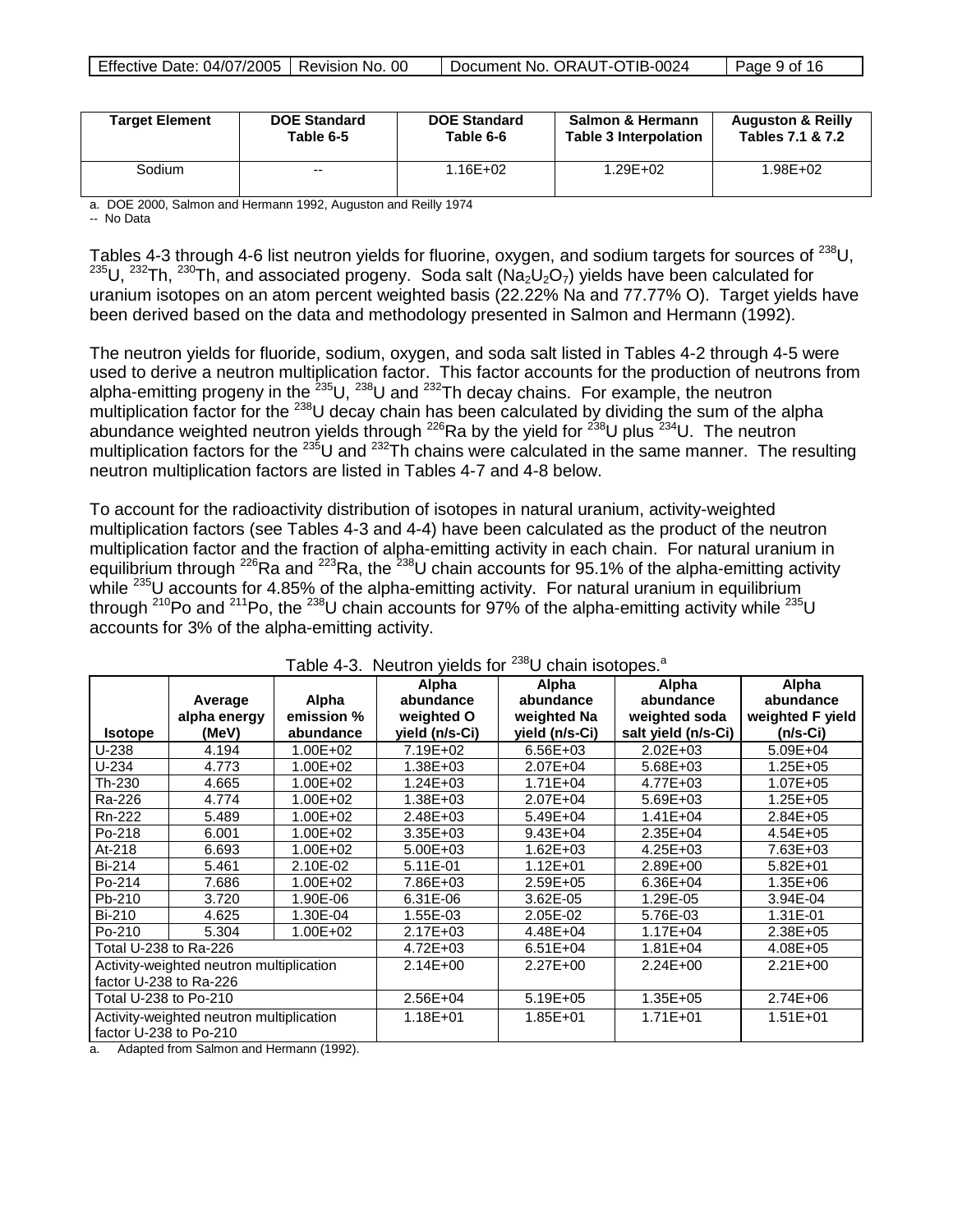|                                       |                                       |              | $1$ abid $\pm$ $\pm$ . Though of proton ion<br>Alpha | <b>U VIIAIII IJULUPUJ.</b><br>Alpha | Alpha               | Alpha            |
|---------------------------------------|---------------------------------------|--------------|------------------------------------------------------|-------------------------------------|---------------------|------------------|
|                                       | Average                               | Alpha        | abundance                                            | abundance                           | abundance           | abundance        |
|                                       | alpha energy                          | emission %   | weighted O                                           | weighted Na                         | weighted soda       | weighted F yield |
| <b>Isotope</b>                        | (MeV)                                 | abundance    | yield (n/s-Ci)                                       | yield (n/s-Ci)                      | salt yield (n/s-Ci) | (n/s-Ci)         |
| U-235                                 | 4.378                                 | $1.00E + 02$ | $9.10E + 02$                                         | $9.57E + 03$                        | 2.83E+03            | $6.83E + 04$     |
| Pa-231                                | 4.923                                 | $1.00E + 02$ | $1.57E + 03$                                         | $3.20E + 04$                        | 8.33E+03            | 1.50E+05         |
| Ac-227                                | 4.931                                 | 1.38E+00     | $2.18E + 01$                                         | $3.59E + 02$                        | 9.67E+01            | $2.09E + 03$     |
| Th-227                                | 5.902                                 | 1.00E+02     | $3.18E + 03$                                         | 8.66E+04                            | $2.17E + 04$        | $4.21E + 05$     |
| Ra-223                                | 5.697                                 | 1.00E+02     | 2.83E+03                                             | 7.07E+04                            | 1.79E+04            | $3.52E + 05$     |
| Rn-219                                | 6.812                                 | $1.00E + 02$ | $5.34E + 03$                                         | 1.73E+05                            | 4.27E+04            | 8.23E+05         |
| Po-215                                | 7.386                                 | 1.00E+02     | 7.00E+03                                             | 2.29E+05                            | $5.64E + 04$        | 1.15E+06         |
| At-215                                | 8.026                                 | $1.00E + 02$ | 8.86E+03                                             | 2.92E+05                            | 7.17E+04            | 1.58E+06         |
| <b>Bi-211</b>                         | 6.550                                 | 1.00E+02     | 4.58E+03                                             | 1.48E+05                            | $3.64E + 04$        | 6.90E+05         |
| Po-211                                | 7.420                                 | 9.89E+01     | 7.02E+03                                             | 2.30E+05                            | 5.66E+04            | 1.16E+06         |
| Total U-235 to Ra-223                 |                                       |              | $8.51E + 03$                                         | 1.99E+05                            | 5.09E+04            | $9.94E + 05$     |
|                                       | Alpha activity-weighted neutron       |              | 4.54E-01                                             | $1.01E + 00$                        | 8.71E-01            | 7.05E-01         |
| multiplication factor U-235 to Ra-223 |                                       |              |                                                      |                                     |                     |                  |
| Total U-235 to Po-211                 |                                       | 4.13E+04     | $1.27E + 06$                                         | $3.15E + 05$                        | $6.39E + 06$        |                  |
| Alpha activity-weighted neutron       |                                       | 1.36E+00     | $3.99E + 00$                                         | $3.33E + 00$                        | $2.81E + 00$        |                  |
|                                       | multiplication factor U-235 to Po-211 |              |                                                      |                                     |                     |                  |

### Table 4-4. Neutron yields for <sup>235</sup>U chain isotopes.<sup>a</sup>

a. Adapted from Salmon and Hermann (1992).

# Table 4-5. Neutron yields for  $232$ Th chain isotopes.<sup>a</sup>

| <b>Isotope</b>                                    | Average<br>alpha energy<br>(MeV) | Alpha<br>emission %<br>abundance | Alpha<br>abundance<br>weighted O<br>yield (n/s-Ci) | Alpha<br>abundance<br>weighted Na<br>yield (n/s-Ci) | Alpha<br>abundance<br>weighted soda<br>salt yield (n/s-Ci) | Alpha<br>abundance<br>weighted F yield<br>(n/s-Ci) |
|---------------------------------------------------|----------------------------------|----------------------------------|----------------------------------------------------|-----------------------------------------------------|------------------------------------------------------------|----------------------------------------------------|
| Th-232                                            | 4.000                            | $1.00E + 02$                     | $5.18E + 02$                                       | $3.39E + 03$                                        | $1.16E + 03$                                               | $3.25E + 04$                                       |
| Th-228                                            | 5.399                            | $1.00E + 02$                     | $2.33E + 03$                                       | $5.00E + 04$                                        | $1.29E + 04$                                               | $2.62E + 0.5$                                      |
| Ra-224                                            | 5.675                            | 1.00E+02                         | 2.79E+03                                           | $6.90E + 04$                                        | 1.75E+04                                                   | $3.45E + 05$                                       |
| Rn-220                                            | 6.288                            | 1.00E+02                         | $3.98E + 03$                                       | $1.22E + 05$                                        | $3.03E + 04$                                               | $5.75E + 05$                                       |
| Po-216                                            | 6.779                            | 1.00E+02                         | $5.25E + 03$                                       | 1.70E+05                                            | $4.19E + 04$                                               | 8.06E+05                                           |
| Bi-212                                            | 6.051                            | $3.59E + 01$                     | $1.24E + 03$                                       | $5.31E + 04$                                        | $1.28E + 04$                                               | 2.48E+05                                           |
| Po-212                                            | 8.784                            | 1.00E+02                         | $7.41E + 03$                                       | $2.34E + 05$                                        | 5.79E+04                                                   | $1.34E + 06$                                       |
|                                                   | Total Th-232 to Ra-224           |                                  | $5.64E + 03$                                       | N/A                                                 | N/A                                                        | $6.39E + 05$                                       |
| Neutron multiplication factor Th-232 to<br>Ra-224 |                                  | 1.09E+01                         | N/A                                                | N/A                                                 | 1.97E+01                                                   |                                                    |
| Total Th-232 to Po-212                            |                                  | $2.35E + 04$                     |                                                    |                                                     | $3.61E + 06$                                               |                                                    |
| Neutron multiplication factor Th-232 to<br>Po-212 |                                  | $4.54E + 01$                     |                                                    |                                                     | $1.11E + 02$                                               |                                                    |

a. Adapted from Salmon and Hermann (1992).

# Table 4-6. Neutron yields for <sup>230</sup>Th.<sup>a</sup>

|                               | Average<br>alpha energy | Alpha<br>emission % | Alpha<br>abundance<br>weighted O | Alpha<br>abundance<br>weighted Na | Alpha<br>abundance<br>weighted soda | Alpha<br>abundance<br>weighted F yield |
|-------------------------------|-------------------------|---------------------|----------------------------------|-----------------------------------|-------------------------------------|----------------------------------------|
| <b>Isotope</b>                | (MeV)                   | abundance           | yield (n/s-Ci)                   | yield (n/s-Ci)                    | salt yield (n/s-Ci)                 | $(n/s-Ci)$                             |
| Th-230                        | 4.665                   | $.00E+02$           | $1.24E + 03$                     | $1.71E + 04$                      | 4.77E+03                            | 1.07E+05                               |
| Neutron multiplication factor |                         |                     | 1.00E+00                         | N/A                               | N/A                                 | 1.00E+00                               |

a. Adapted from Salmon and Hermann (1992).

### Table 4-7. Multiplication factors for decay chains in equilibrium with <sup>223</sup>Ra, <sup>226</sup>Ra, and <sup>224</sup>Ra.

| Low Z element         | $U-235$ | $U - 238$ | <b>Th-232</b> |
|-----------------------|---------|-----------|---------------|
| Oxygen                | 9.35    | 2.25      | 10.9          |
| Soda salt ( $Na2O7$ ) | 18.0    | 2.36      | N/A           |
| <b>Fluorine</b>       | 14.5    | 2.32      | - 19.7        |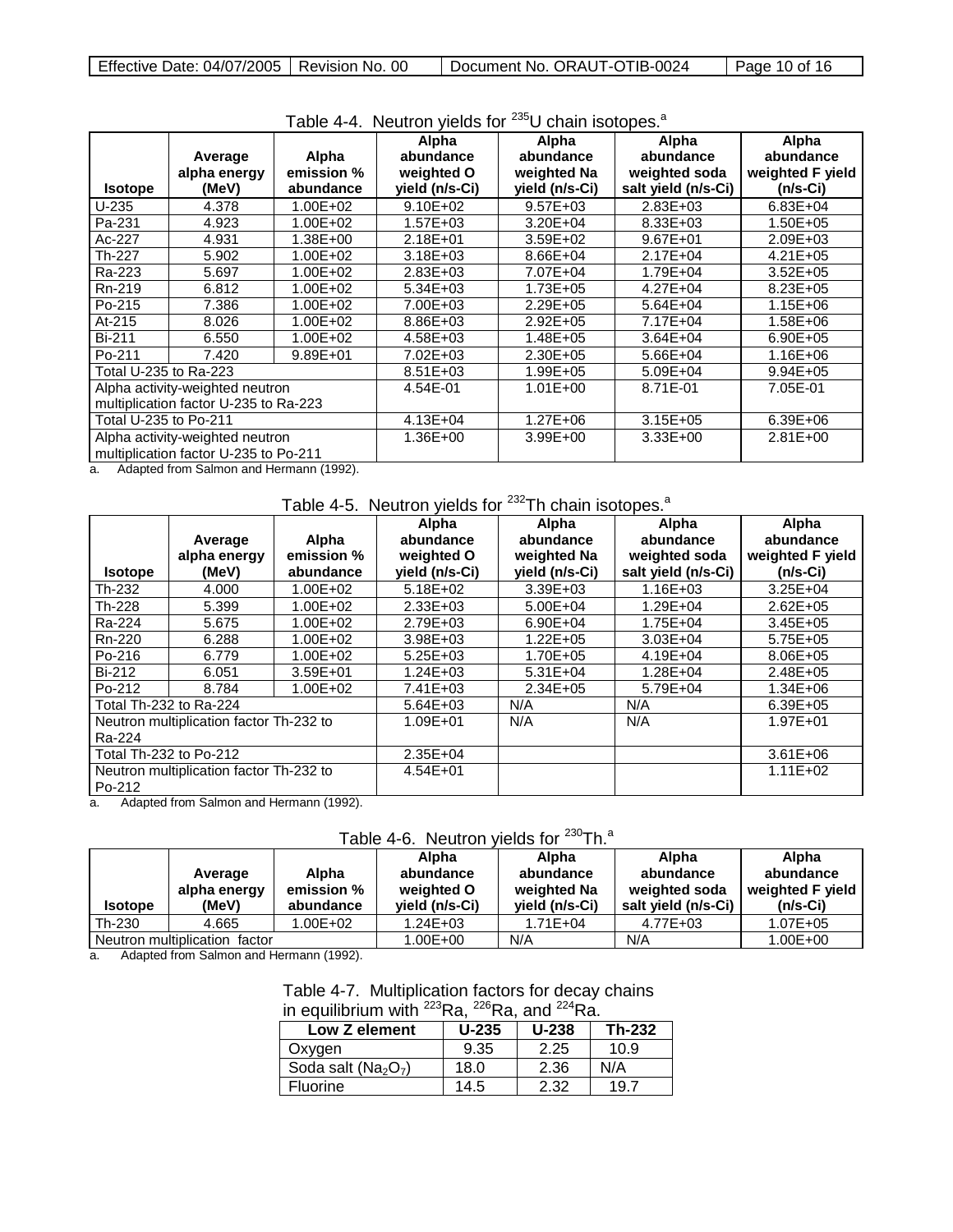| <u>III CYUIIIDHUITI WILIT</u><br>гU.<br>FU. dilu<br>гv. |         |         |        |  |
|---------------------------------------------------------|---------|---------|--------|--|
| Low Z element                                           | $U-235$ | $U-238$ | Th-232 |  |
| Oxygen                                                  | 45.1    | 12.2    | 45.4   |  |
| Soda salt ( $Na2O7$ )                                   | 111.0   | 17.6    | N/A    |  |
| <b>Fluorine</b>                                         | 93.6    | 15.6    | 111.0  |  |

Table 4-8. Multiplication factors for decay chains in equilibrium with  $^{211}P^0$ ,  $^{210}P^0$ , and  $^{212}P^0$ 

#### **5.0 URANIUM COMPOUND DOSE RATES**

Following the chemical separation of uranium from other elements, naturally occurring uranium consists of 238U, 235U, and 234U. Table 5-1 summarizes natural uranium properties and isotopic composition. The neutron flux from a gram of natural uranium (0.99284 g  $^{238}$ U, 0.000053 g  $^{234}$ U, and 0.00711 g 235U) following chemical separation is calculated as the sum of the products of each isotope fraction per gram, isotope specific activity, and isotope neutron yield. The neutron flux for each chemical compound of interest  $[UO_2, UO_3, U_3O_8]$ , soda salt  $(Na_2U_2O_7)$ , UF<sub>4</sub>, and UF<sub>6</sub>] has been calculated. The neutron flux at 1 and 3 ft. was calculated as the quotient of the neutron production rate per gram of natural uranium and the surface area of a sphere with a radius of 1 and 3 ft (surface areas of 1.167  $\times$  10<sup>4</sup> cm<sup>2</sup> and 1.051  $\times$  10<sup>5</sup> cm<sup>2</sup>, respectively). The neutron flux was converted to dose rate using a conversion factor of 1.3  $\times$  10<sup>-4</sup> rem/hr per neutron/cm<sup>2</sup>-s. The neutron dose rates at 1 and 3 ft from 1 gram of natural uranium with no alpha-emitting progeny present are listed in Table 5-2 below.

Table 5-1. Natural uranium isotopes and properties.

| <b>Property</b>            | $U - 234$    | $U-235$     | <b>U-238</b> |
|----------------------------|--------------|-------------|--------------|
| Weight percent             | 5.30E-03     | 7.11E-01    | 9.9284E+01   |
| Activity percent           | $4.89E + 01$ | $2.2E + 00$ | 4.89E+01     |
| Half-life (Y)              | $2.45E + 05$ | $7.04E + 8$ | 4.47E+09     |
| Specific activity $(Ci/q)$ | $6.25E-03$   | $2.16E - 6$ | 3.36E-07     |

Table 5-2. Natural uranium-per-gram dose rates without alpha-emitting progeny.<sup>a</sup>

|                       | Dose rate (no progeny) rem/hr-gram |            |  |
|-----------------------|------------------------------------|------------|--|
| <b>Chemical form</b>  | 1 ft<br>3 <sub>ft</sub>            |            |  |
| $UO_2/UO_3/$          | 7.91E-12                           | 8.79E-13   |  |
| $U_3O_8$ (ore)        |                                    |            |  |
| $Na2U2O7$ (soda salt) | 2.89E-11                           | $3.21E-12$ |  |
| UF⊿/UF。               | $6.62E-10$                         | 7.36E-11   |  |

a. Uranium isotopes following chemical separation

According to DOE (2000), neutrons of approximately 2 MeV energy are generated by the interaction of alpha particles from uranium with the nuclei of fluoride and other low atomic number atoms. The magnitude of neutron flux will vary based on the total activity of uranium (which is a function of enrichment) and the chemical compound. In the case of  $UF<sub>6</sub>$ , the typically measured neutron dose rates for large cooled storage cylinders are as follows:

```
Natural-5% enrichment: 0.01-0.2 mrem/h (no distance specified in DOE 2000)
Very high enrichment (97+%): 2-4 mrem/h (contact) and 1-2 mrem/h (3 ft)
```
Assuming that a "large" storage container is 100 pounds and assuming that no progeny are present, the Microsoft® Excel spreadsheet, Alpha-NforTIB12-01-04Draft2.xls, created to perform the calculations in this TIB yields the following results: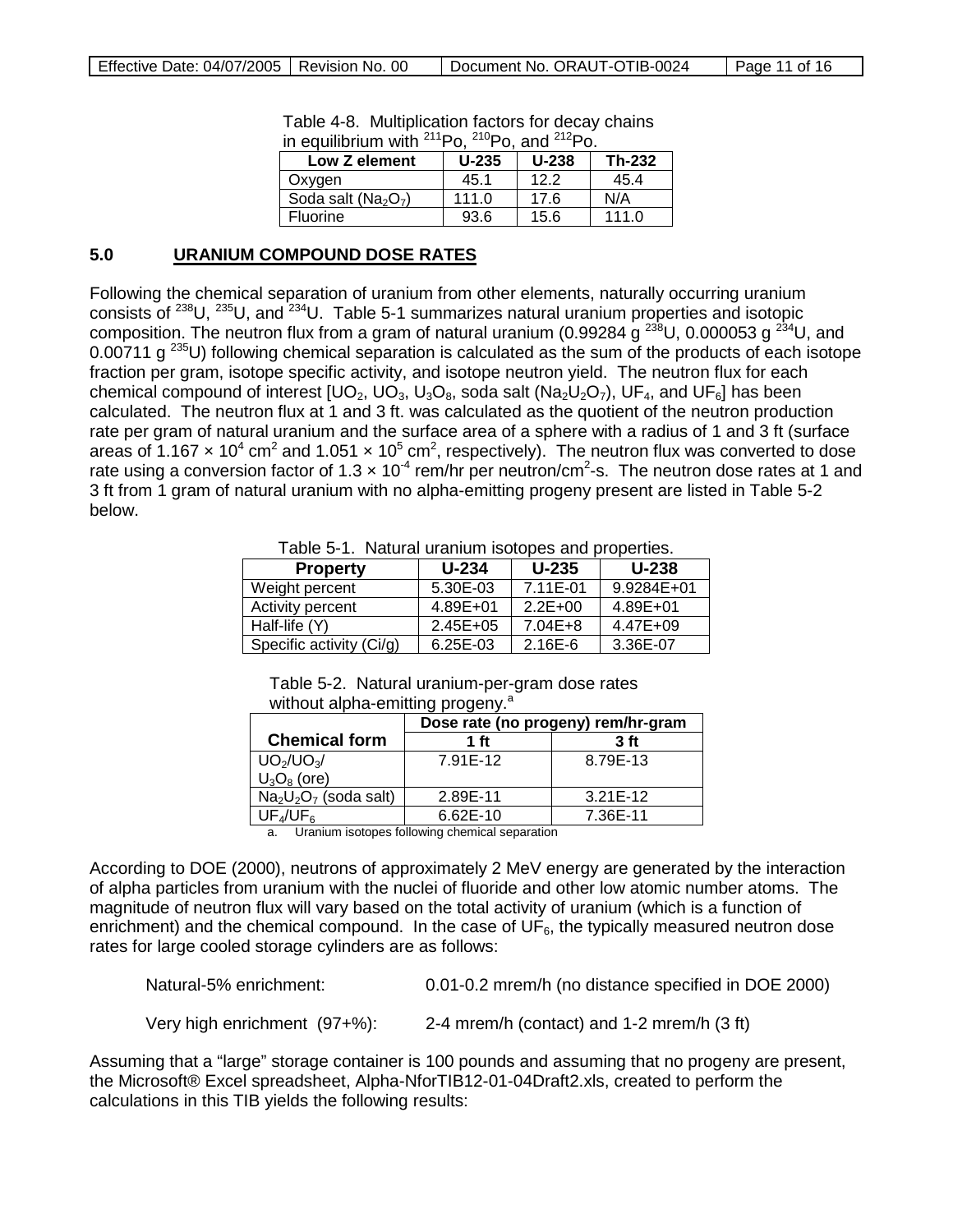| Natural-5% enrichment:          | 0.03-0.14 mrem/h (1 ft) and 0.003-0.016 mrem/h (3 ft)        |
|---------------------------------|--------------------------------------------------------------|
| Very high enrichment $(97+%)$ : | 4.0 mrem/h $(1 \text{ ft})$ and 0.45 mrem/h $(3 \text{ ft})$ |

The neutron dose rates calculated by the Microsoft® Excel spreadsheet for the case of natural-5% enrichment are in the same range as those in DOE 2000. For the very HEU case, neutron dose rates calculated by the Microsoft® Excel spreadsheet are underestimated by a factor of  $2 - 4$  at 3 ft due to the point source geometry assumed.

For calculation of the neutron dose rates from uranium with progeny present, an effective neutron multiplication factor for natural uranium in secular equilibrium with radium and polonium is calculated for each compound as the sum of the activity-weighted multiplication factors (see Tables 4-3 and 4-4) for  $^{238}$ U and  $^{235}$ U. The effective neutron multiplication factors are presented in Tables 5-3 and 5-4 below. When alpha-emitting progeny are present in natural uranium, the effective neutron multiplication factors are multiplied by the neutron dose rate resulting from natural uranium (<sup>238</sup>U, <sup>234</sup>U,  $235$ U) when no other alpha-emitting progeny are present.

Table 5-3. Effective neutron multiplication factors for natural uranium in equilibrium with radium.

| Low Z element         | Natural uranium |  |
|-----------------------|-----------------|--|
| Oxygen                | 2.59            |  |
| Soda salt ( $Na2O7$ ) | 3.11            |  |
| <b>Fluorine</b>       | 2.91            |  |

Table 5-4. Effective neutron multiplication factors for natural uranium in equilibrium with polonium.

| <b>Low Z element</b>  | Natural uranium |  |
|-----------------------|-----------------|--|
| Oxygen                | 13.2            |  |
| Soda salt ( $Na2O7$ ) | 20.4            |  |
| Fluorine              | 17.9            |  |

Table 5-5 lists neutron dose rates from naturally occurring uranium assuming the presence of alphaemitting progeny in secular equilibrium through  $^{226}$ Ra in the  $^{238}$ U chain and through  $^{223}$ Ra in the  $^{235}$ U chain. Table 5-5 dose rates are calculated as the product of the dose rates listed in Table 5-2 and the effective neutron multiplication factors listed in Table 5-3. The presence or absence of progeny and their degree of equilibrium will vary depending on site-specific processes and practices. As a consequence, the presence of progeny and degree of equilibrium should be determined on a sitespecific basis.

> Table 5-5. Natural uranium-per-gram dose rates with alpha-emitting progeny in secular equilibrium with <sup>226</sup>Ra in the <sup>238</sup>U chain and  $^{223}$ Ra in the  $^{235}$ U chain.

|                       | Dose rate rem/h-gram |                 |  |
|-----------------------|----------------------|-----------------|--|
| <b>Chemical form</b>  | 1 ft                 | 3 <sub>ft</sub> |  |
| $UO_2/UO_3/$          | 2.05E-11             | 2.28E-12        |  |
| $U_3O_8$ (ore)        |                      |                 |  |
| $Na2U2O7$ (soda salt) | 9.00E-11             | 1.00E-11        |  |
| $UF_4/UF_6$           | 1.93E-09             | 2.14E-10        |  |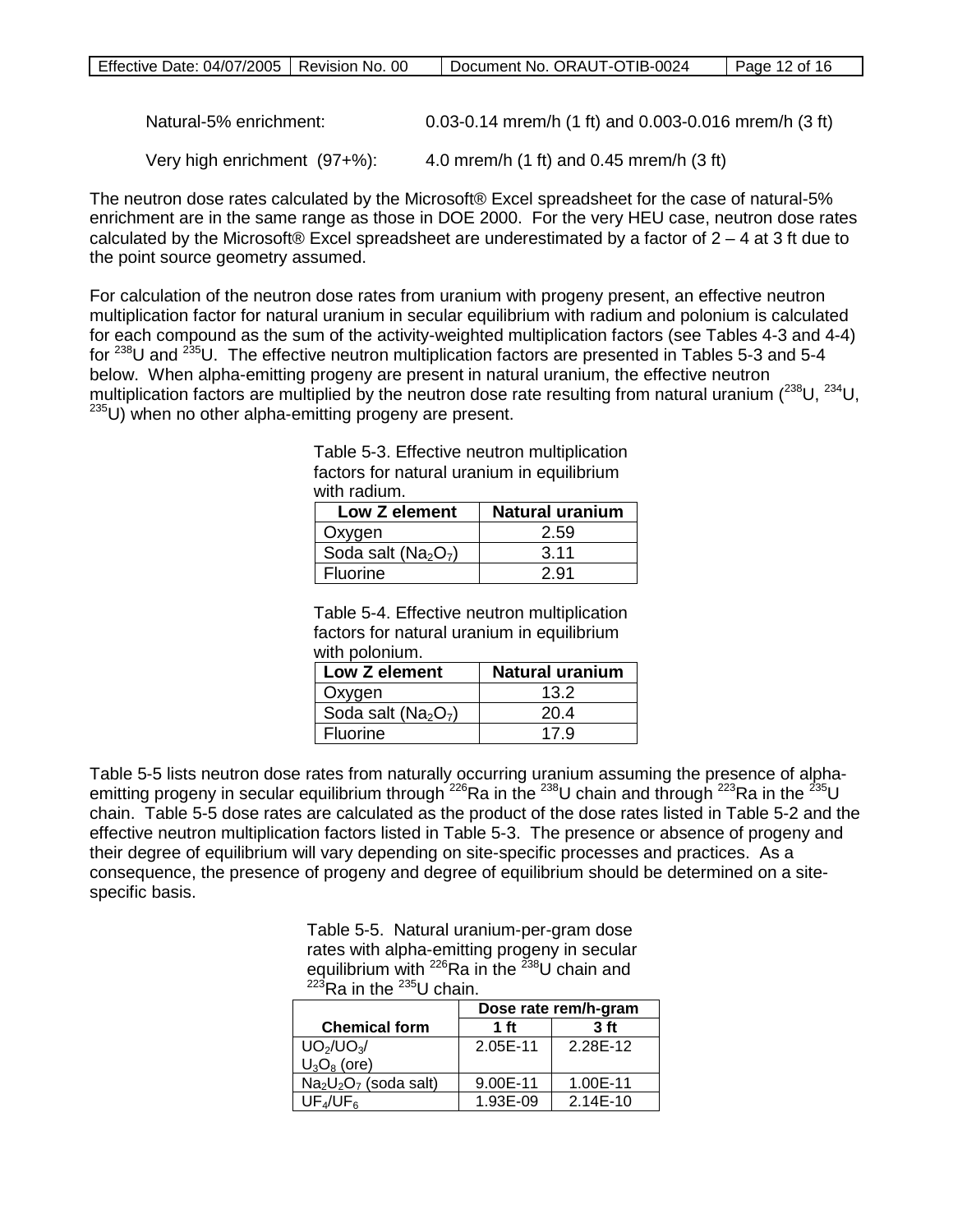| Effective Date: 04/07/2005   Revision No. 00 | Document No. ORAUT-OTIB-0024 | Page 13 of 16 |
|----------------------------------------------|------------------------------|---------------|
|                                              |                              |               |

Table 5-6 lists neutron dose rates from naturally occurring uranium assuming the presence of alphaemitting progeny in secular equilibrium through <sup>210</sup>Po in the <sup>238</sup>U chain and through <sup>211</sup>Po in the <sup>235</sup>U chain. Table 5-6 dose rates are calculated as the product of the dose rates listed in Table 5-2 and the effective neutron multiplication factors listed in Table 5-4.

> Table 5-6. Natural uranium-per-gram dose rates with alpha-emitting progeny in secular equilibrium with  $210P$ o in the  $238U$  chain and  $211$ Po in the  $235$ U chain

|                       | Dose rate rem/h-gram |          |  |
|-----------------------|----------------------|----------|--|
| <b>Chemical form</b>  | $1$ ft.              | $3$ ft.  |  |
| $UO_2/UO_3/$          | 1.04E-10             | 1.16E-11 |  |
| $U_3O_8$ (ore)        |                      |          |  |
| $Na2U2O7$ (soda salt) | 5.90E-10             | 6.55E-11 |  |
| $UF_4/UF_6$           | 1.19E-08             | 1.32E-09 |  |

#### **6.0 THORIUM COMPOUND DOSE RATES**

Following the chemical separation of thorium from other elements in ore, naturally occurring thorium consists of 232Th and 228Th in secular equilibrium. Within 25 days, 224Ra is in secular equilibrium with the 232Th and 228Th; as a consequence, neutron dose rates have been calculated for natural thorium compounds assuming the presence of alpha-emitting progeny in secular equilibrium through <sup>224</sup>Ra. In addition, neutron dose rates from the thorium alpha-n reaction have been calculated assuming the presence of alpha-emitting progeny in secular equilibrium through  $^{212}$ Po. As noted for uranium, the presence or absence of progeny and their degree of equilibrium will vary depending on site-specific processes and practices. As a consequence, the presence of progeny and degree of equilibrium should be determined on a site-specific basis.

| properties.              |              |              |
|--------------------------|--------------|--------------|
| <b>Property</b>          | Th-232       | Th-228       |
| Weight percent           | ~100         | 1.34E-08     |
| Activity percent         | $5.00E + 01$ | $5.00E + 01$ |
| Half-life (Y)            | $1.41E+10$   | $1.91E + 00$ |
| Specific activity (Ci/g) | 1.10E-07     | 8.20E+02     |

Table 6-1. Natural thorium isotopes and

The neutron flux from a gram of natural thorium (~1.0 g <sup>232</sup>Th and 1.34  $\times$  10<sup>-10</sup> g <sup>228</sup>Th) is calculated as the product of the <sup>232</sup>Th mass fraction per gram, <sup>232</sup>Th specific activity, <sup>232</sup>Th neutron yield (in the compound of interest) and the neutron multiplication factor. The neutron multiplication factors for  $232$ Th in secular equilibrium through  $224$ Ra and through  $212$ Po are listed in Table 4-5. The neutron flux for each chemical compound of interest  $[Th (NO<sub>3</sub>)<sub>4</sub>$  and ThF<sub>4</sub>] has been calculated. The neutron flux at 1 and 3 ft. is calculated as the quotient of the neutron production rate per gram of natural thorium and the surface area of a sphere with a radius of 1 and 3 ft (surface areas of 1.167  $\times$  10<sup>4</sup> cm<sup>2</sup> and 1.051  $\times$  10<sup>5</sup> cm<sup>2</sup>, respectively). The neutron flux was converted to dose rate using a conversion factor of 1.3  $\times$  10<sup>-3</sup> rem/hr per neutron/cm<sup>2</sup>-s. Neutron dose rates at 1 and 3 ft from 1 g of natural thorium in secular equilibrium through  $^{224}$ Ra and through  $^{212}$ Po are listed in Tables 6-2 and 6-3, respectively.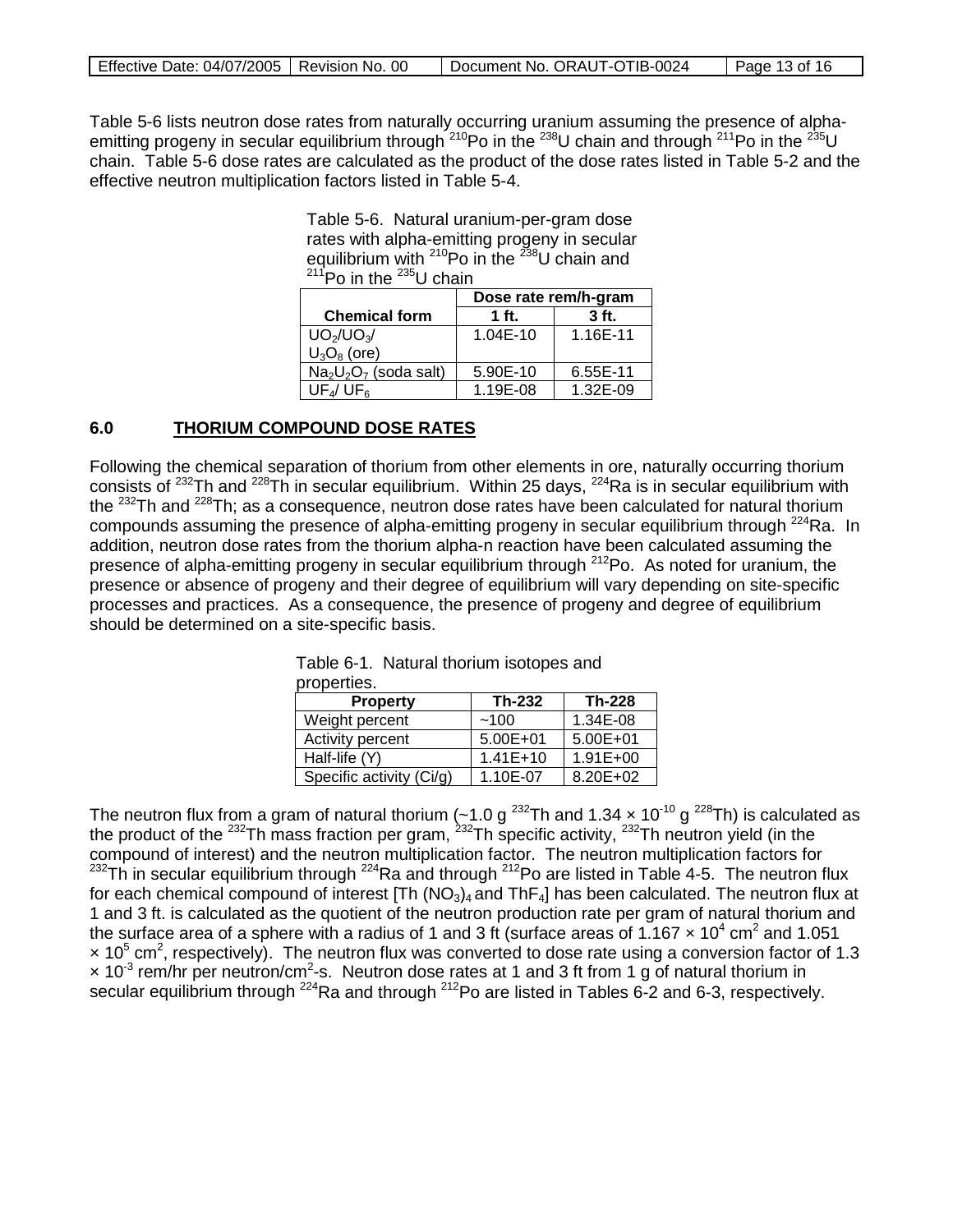Table 6-2. Natural thorium per gram dose rates (secular equilibrium through  $^{224}$ Ra).

|                                   | Dose rate rem/hr-gram |                |
|-----------------------------------|-----------------------|----------------|
| <b>Chemical form</b>              | 1 ft                  | 3 <sub>f</sub> |
| Th(NO <sub>3</sub> ) <sub>4</sub> | 6.89E-12              | 7.65E-13       |
| ™hF⊿                              | 7.81E-10              | 8.68E-11       |

Table 6-3. Natural thorium per gram dose rates (secular equilibrium through  $^{212}P_0$ ).

|                                   | Dose rate rem/hr-gram |                |
|-----------------------------------|-----------------------|----------------|
| <b>Chemical form</b>              | 1 <sub>f</sub>        | 3 <sub>f</sub> |
| Th(NO <sub>3</sub> ) <sub>4</sub> | 2.87E-11              | 3.19E-12       |
| ThF⊿                              | 4.41E-09              | 4.90E-10       |

Thorium bearing ores also contain varying amounts of uranium, and the thorium decay progeny of the naturally occurring isotopes of uranium would also be present in chemically separated thorium. The most important of the thorium isotopes and decay progeny in chemically separated thorium compounds are <sup>232</sup>Th, <sup>228</sup>Th, <sup>224</sup>Ra, <sup>230</sup>Th, and <sup>227</sup>Th. The half-life of <sup>227</sup>Th is only 18.7 days, and its 223Ra progeny has a half-life of only 11.4 days. Following purification of the thorium from ore, the <sup>227</sup>Th and <sup>223</sup>Ra contribution to neutron dose will decrease rapidly. In addition, the activity ratio of <sup>230</sup>Th to <sup>227</sup>Th would probably follow the ratio of <sup>238</sup>U to <sup>235</sup>U in natural uranium (22.2:1.0 on an activity basis). As a consequence, even after initial purification of thorium, the neutron flux component from  $^{227}$ Th would be negligible in comparison to the  $^{230}$ Th neutron flux contribution. As a result,  $^{227}$ Th and  $223$ Ra flux contributions have been neglected.

It is reasonable and conservative to assume secular equilibrium between  $^{232}$ Th,  $^{228}$ Th, and  $^{224}$ Ra in calculating the alpha-neutron dose rate, but the activity of  $^{226}$ Ra is not in secular equilibrium with  $^{230}$ Th until approximately 7,000 years. As a consequence, the contribution to neutron flux from <sup>226</sup>Ra can be neglected unless site-specific data or processes indicate that <sup>226</sup>Ra would be present.

The neutron flux for a gram mixture containing thorium isotopes ( $^{232}$ Th in equilibrium with  $^{228}$ Th and  $224$ Ra and  $230$ Th with no progeny) is calculated as the sum of the  $232$ Th neutron flux contribution discussed above and the  $^{230}$ Th contribution. The mass fraction of  $^{232}$ Th and  $^{230}$ Th will need to be determined on a site-specific basis. This analysis is based on the thorium isotope mixture identified at the Mallinckrodt site, which contained 88.4% <sup>232</sup>Th and 11.6% <sup>230</sup>Th by weight. The neutron flux is calculated as the sum of the products of the <sup>232</sup>Th mass fraction per gram, <sup>232</sup>Th specific activity, <sup>232</sup>Th neutron yield, and <sup>232</sup>Th neutron multiplication factor and the product of the <sup>230</sup>Th mass fraction, <sup>230</sup>Th specific activity, and <sup>230</sup>Th neutron yield.

The neutron flux at 1 and 3 ft. was calculated as the quotient of the neutron production rate per gram of natural uranium and the surface area of a sphere with a radius of 1 and 3 ft (surface areas of 1.167  $\times$  10<sup>4</sup> cm<sup>2</sup> and 1.051  $\times$  10<sup>5</sup> cm<sup>2</sup>, respectively). The neutron flux was converted to dose rate using a conversion factor of 1.3  $\times$  10<sup>-3</sup> rem/hr per neutron/cm<sup>2</sup>-s. Neutron dose rates at 1 and 3 ft from 1 g of thorium isotope mix containing <sup>232</sup>Th in secular equilibrium through <sup>224</sup>Ra and through <sup>212</sup>Po are listed in Tables 6-4 and 6-5, respectively.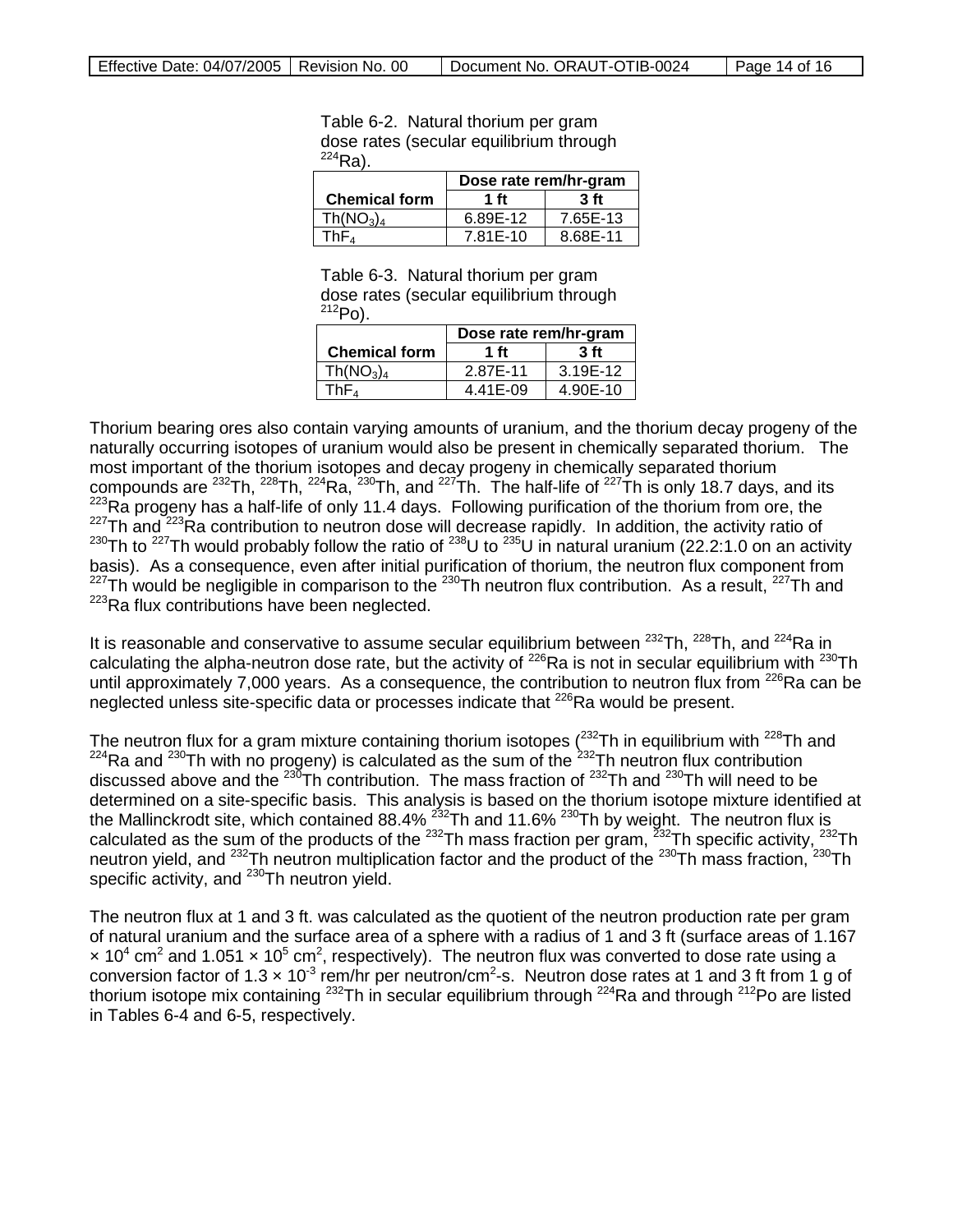### Table 6-4. Thorium isotope mix per gram dose rates (<sup>232</sup>Th in secular equilibrium through <sup>224</sup>Ra).

|                                   | Dose rate rem/hr-gram |                |
|-----------------------------------|-----------------------|----------------|
| <b>Chemical form</b>              | 1 <sub>f</sub>        | 3 <sub>f</sub> |
| Th(NO <sub>3</sub> ) <sub>4</sub> | 3.24E-08              | 3.60E-09       |
| ™hF∡                              | 2.80E-06              | 3.11E-07       |

Table 6-5. Thorium isotope mix per gram dose rates (<sup>232</sup>Th in secular equilibrium through <sup>212</sup>Po).

| <b>Chemical</b>                   | Dose rate rem/hr-gram |                 |
|-----------------------------------|-----------------------|-----------------|
| form                              | 1 ft                  | 3 <sub>ft</sub> |
| Th(NO <sub>3</sub> ) <sub>4</sub> | $3.25E - 08$          | 3.61E-09        |
| ГhF⊿                              | 2.80E-06              | 3.11E-07        |

The analysis of neutron production by the alpha-neutron reaction identified the forms of uranium and thorium that would produce neutrons at the highest rates as  $UF_4$ ,  $UF_6$ , and ThF<sub>4</sub>. In addition, the analysis considered the uranium oxide forms and soda salt ( $Na_2U_2O_7$ ) as well as thorium nitrate  $[Th(NO<sub>3</sub>)<sub>4</sub>]$ . Little information could be found about UCl<sub>4</sub>, so the dose from UCl<sub>4</sub> was bounded by identifying another form (UF<sub>4</sub>), which results in a larger dose than the UCI<sub>4</sub> form.